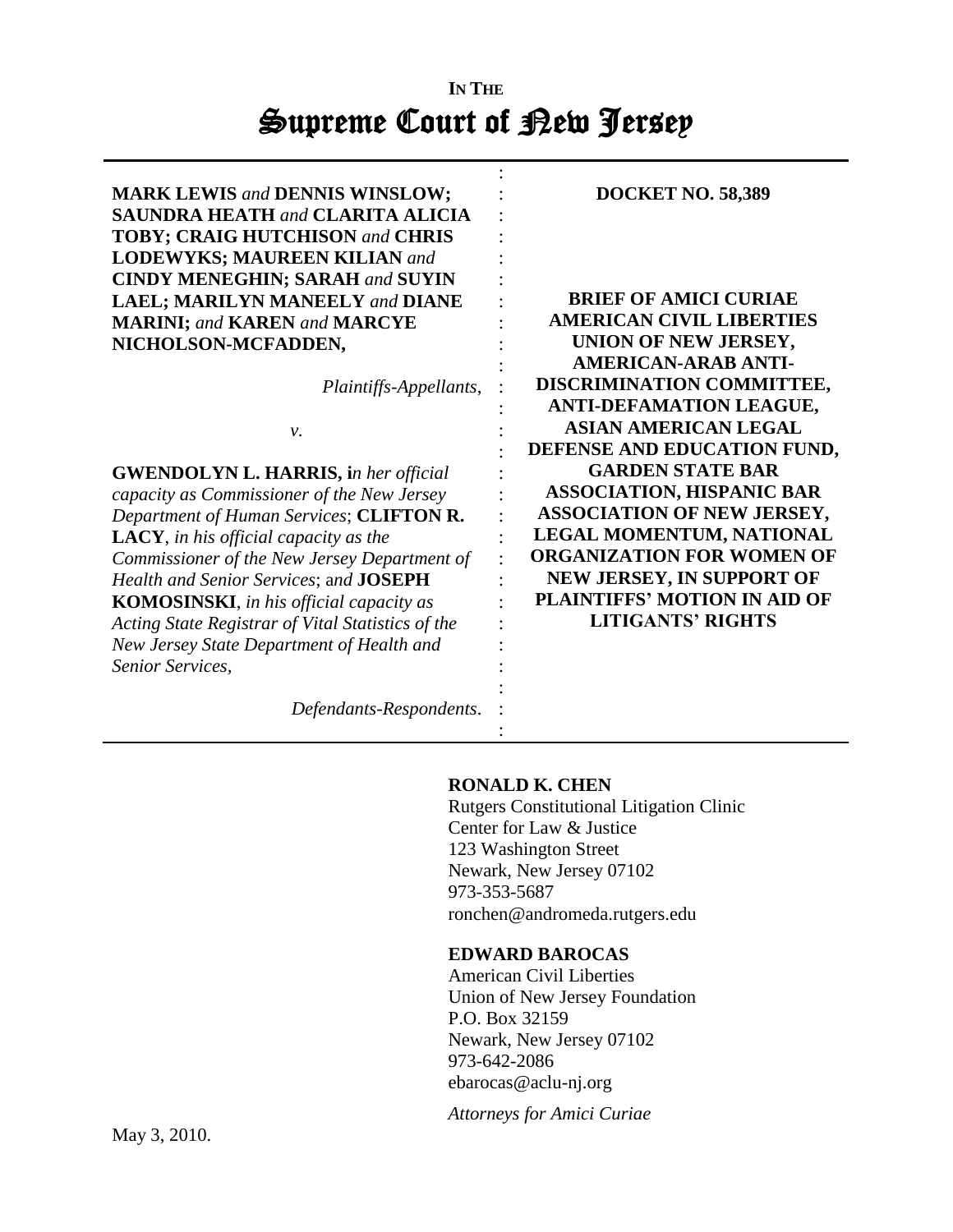# **TABLE OF CONTENTS**

| Ι.            | HISTORICALLY, WHEN COURTS DISCOVER THAT THEIR ORIGINAL<br>REMEDIAL SCHEMES FOR ACHIEVING EQUALITY THROUGH<br>PARALLEL STRUCTURES HAVE NOT ACHIEVED THE INTENDED<br>RESULTS, THEY HAVE ORDERED THAT THE SYSTEM OF SEPARATE<br>RIGHTS OR PRIVILEGES BE DISCARDED12                                                 |
|---------------|------------------------------------------------------------------------------------------------------------------------------------------------------------------------------------------------------------------------------------------------------------------------------------------------------------------|
| Α.            | This Court Has Historically Corrected Legislative<br>Action that Was Insufficient to Address<br>Constitutional Requirements. 11                                                                                                                                                                                  |
| <b>B</b> .    | Where Prior Parallel Structures Intended to Create<br>Equality of Treatment Were Found to Be Factually<br>Insufficient, Courts Have Rejected Them and Required                                                                                                                                                   |
|               | The Virginia Military Institute ("VMI") Case. 15<br>$1$ .                                                                                                                                                                                                                                                        |
|               | $2$ .<br>Racial Segregation Cases Prior to Brown v.                                                                                                                                                                                                                                                              |
| $\mathsf C$ . | A Finding of Continued Disparity in the Current Case<br>Would Necessitate Abolishing the Dual System of                                                                                                                                                                                                          |
|               | II. THE LEGISLATURE HAS FAILED IN ITS RESPONSIBILITY TO<br>PROVIDE A FACIAL EXPLANATION FOR ITS DECISION TO<br>CREATE SEPARATE LEGAL STRUCTURES AFFECTING THE<br>FUNDAMENTAL RIGHT OF MARRIAGE, AND THE MERE EXISTENCE<br>OF A HISTORY OF EXCLUSION IS NOT A VALID JUSTIFICATION<br>TO CONTINUE THAT EXCLUSION28 |
|               |                                                                                                                                                                                                                                                                                                                  |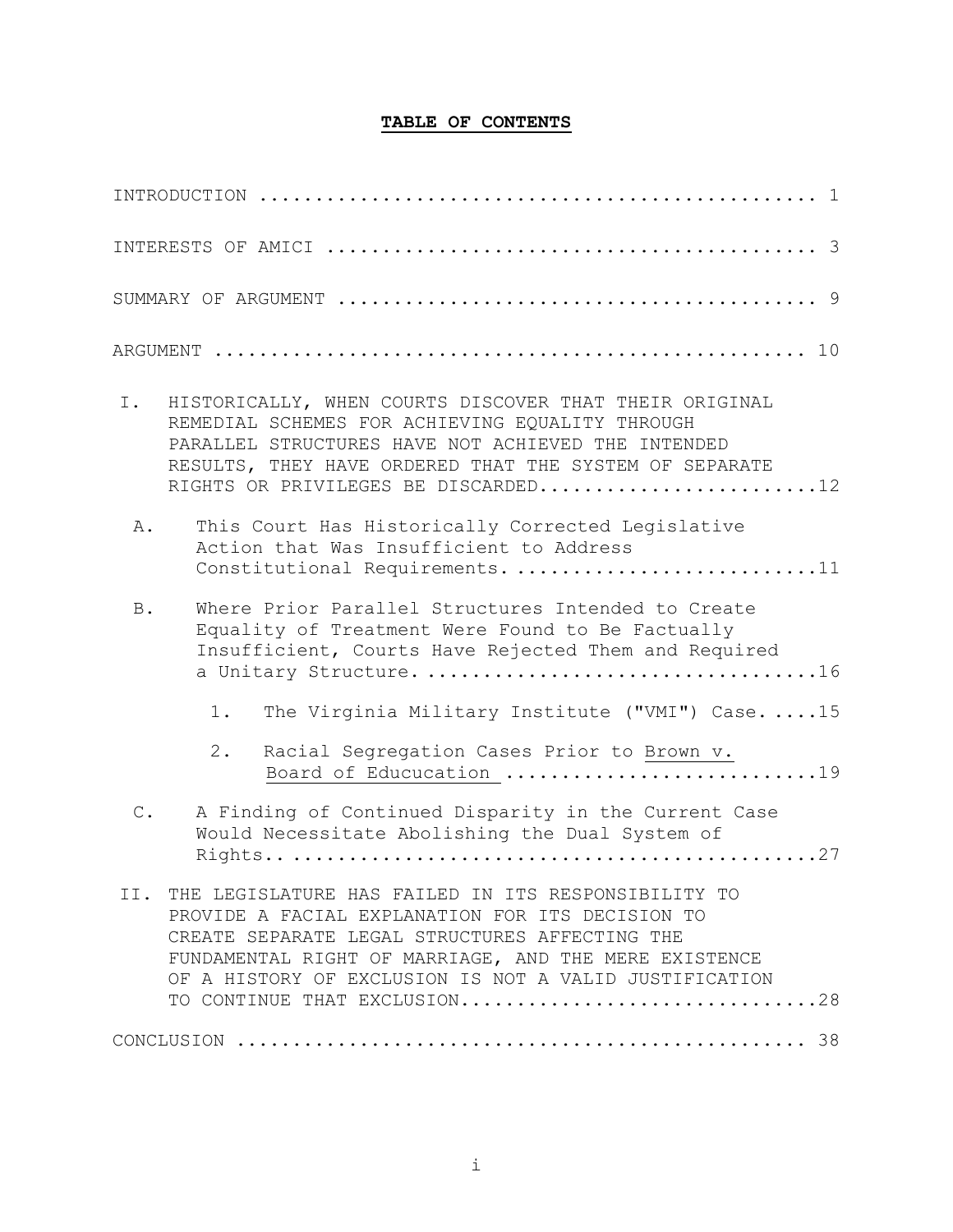# **TABLE OF AUTHORITIES**

## Cases

| Abbott v. Burke, 149 N.J. 145 (1997) 13, 14, 15                                                                                                            |  |
|------------------------------------------------------------------------------------------------------------------------------------------------------------|--|
| Bedford v. Riello, 392 N.J. Super. 270 (App. Div.                                                                                                          |  |
| Belton v. Gebhart, 87 A.2d 862 (Del. Ch. Ct.), aff'd,<br>91 A.2d 137 (Del. 1952), aff'd sub nom. Brown v. Bd.                                              |  |
| Bowers v. Hardwick, 478 U.S. 186 (1986) 36                                                                                                                 |  |
| Boy Scouts of America v. Dale, 160 N.J. 562 (1999),                                                                                                        |  |
| Brown v. Bd of Educ., 347 U.S. 483 (1954) 21                                                                                                               |  |
| Casey v. Male, 63 N.J. Super. 255 (Essex County Ct.                                                                                                        |  |
| City of Boerne v. Flores, 521 U.S. 507 (1997) 33                                                                                                           |  |
| City of Cleburne v. Cleburne Living Ctr., 473 U.S. 432                                                                                                     |  |
| Cooper v. Nutley Sun Printing Co., 36 N.J. 189 (1961) 10                                                                                                   |  |
| Florida Prepaid Postsecondary Educ. Expense Bd. v.<br>Coll. Sav. Bank, 527 U.S. 627 (1999)  33                                                             |  |
| Greenberg v. Kimmelman, 99 N.J. 552 (1985) 29                                                                                                              |  |
| Indep. Electricians & Elect. Contractors' Ass'n of the<br>State of New Jersey v. New Jersey Bd. of Exam'rs of<br>Elec. Contractors, 48 N.J. 413 (1967)  34 |  |
| Kerrigan v. Comm'r of Pub. Health, 957 A.2d 407 (Conn.                                                                                                     |  |
| Lawrence v. Texas, 539 U.S. 558 (2003) 36                                                                                                                  |  |
| Lewis v. Harris, 188 N.J. 415 (2006) passim                                                                                                                |  |
| Loving v. Virginia, 388 U.S. 1 (1967) 36                                                                                                                   |  |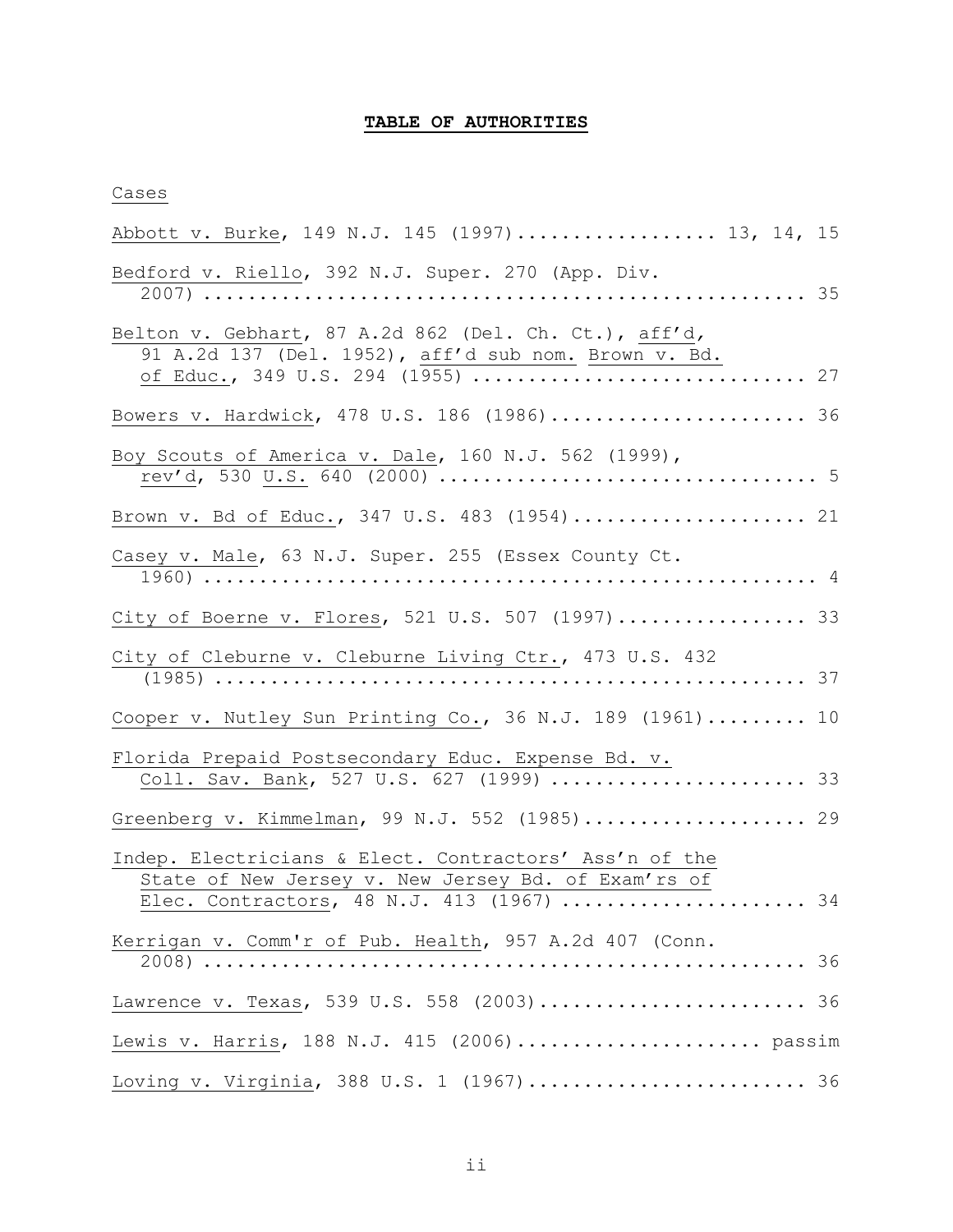| Missouri ex rel. Gaines v. Canada, 305 U.S. 337 (1938) 24                                                  |  |
|------------------------------------------------------------------------------------------------------------|--|
| Nw. Austin Mun. Util. Dist. No. One v. Holder, 129 S.                                                      |  |
| Oakwood v. Twp. of Madison, 72 N.J. 481 (1977) 13, 15                                                      |  |
| Parker v. University of Delaware, 75 A.2d 225 (Del.                                                        |  |
| Pinto v. Spectrum Chems. & Lab. Prods., 200 N.J. 580                                                       |  |
| Planned Parenthood of Cent. New Jersey v. Farmer, 165                                                      |  |
| Plessy v. Ferguson, 163 U.S. 537 (1896)  22                                                                |  |
| Robinson v. Cahill, 69 N.J. 133 (1975) 13, 16, 30, 34                                                      |  |
| S. Burlington County NAACP v. Mount Laurel, 92 N.J.                                                        |  |
| Sojourner A. v. New Jersey Dep't of Human Servs., 177                                                      |  |
| State v. Yothers, 282 N.J. Super. 86 (App.Div. 1995) 35                                                    |  |
| Sweatt v. Painter, 339 U.S. 629 (1950) 21, 22, 28                                                          |  |
| Szehinskyj v. AG of the United States, 432 F.3d 253                                                        |  |
| Taxpayers Assoc. of Weymouth Twp. v. Weymouth Twp., 80<br>N.J. 6 (1976), cert. denied sub nom., Feldman v. |  |
| Taylor v. Bd. of Ed. of Hoboken, 187 N.J. Super. 546                                                       |  |
| United States v. Virginia, 518 U.S. 515 (1996) passim                                                      |  |
| United States v. Virginia, 976 F.2d 890 (4th Cir.<br>1992), cert. denied, 508 U.S. 946 (1993)  17, 18      |  |
|                                                                                                            |  |
| Weinberger v. Wiesenfeld, 420 U.S. 636 (1975) 34, 36                                                       |  |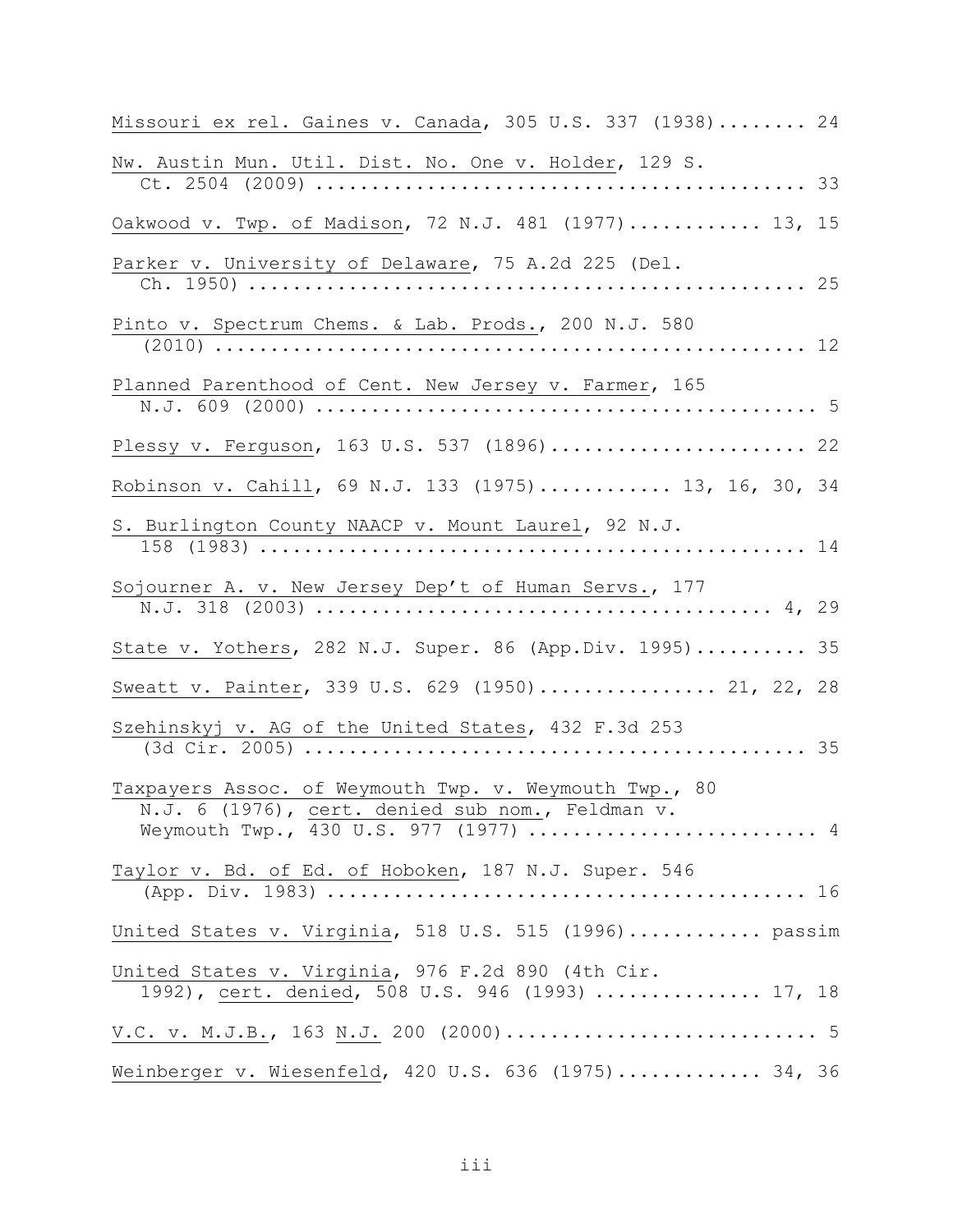# **Statutes**

|  | Civil Unions Act of 2006, P.L. 2006, c.103 1 |  |  |  |  |
|--|----------------------------------------------|--|--|--|--|
|  |                                              |  |  |  |  |
|  |                                              |  |  |  |  |
|  |                                              |  |  |  |  |

# **Other Authorities**

| First Interim Report of the New Jersey Civil Union Review                                                                               |
|-----------------------------------------------------------------------------------------------------------------------------------------|
| Gary J. Gates and Jason Ost, A Demographic Profile of New<br>Jersey's Gay and Lesbian Families, (Urban Institute 2004)<br>(available at |
| http://www.urban.org/UploadedPDF/411031 gay nj.pdf)  1                                                                                  |
| Note, "The Constitutional Status of Sexual Orientation:<br>Homosexuality as a Suspect Classification," 98 Harv. L. Rev.                 |
| R. Posner, Sex and Reason (Harvard University Press 1992) 36                                                                            |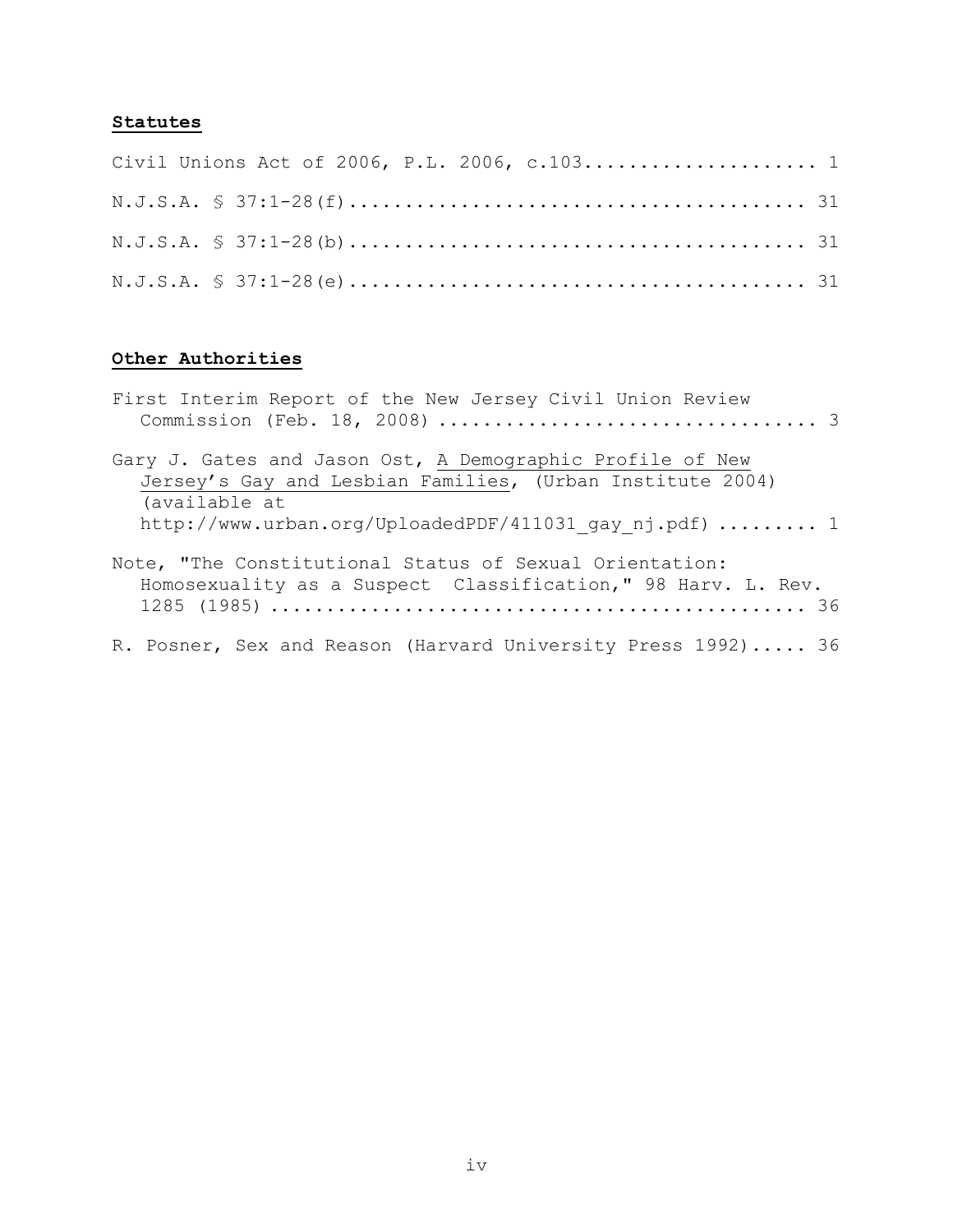#### **INTRODUCTION**

The undersigned amici curiae respectfully submit this brief in support of Plaintiffs' motion in aid of litigants' rights. Amici, organizations that advocate for the needs of various constituencies who have themselves historically been the objects of discrimination, believe that they present to the Court a distinct perspective as it considers whether the Civil Unions Act of 2006, P.L. 2006, c.103, satisfies this Court's command that the State "provide to committed same-sex couples, on equal terms, the full rights and benefits enjoyed by heterosexual married couples." Lewis v. Harris, 188 N.J. 415, 463 (2006). Amici submit this brief to provide historical context to the equal protection questions presented in this case, including how courts have dealt with the existence of separate systems and structures that were intended to provide functional equality of treatment but that, in application, did not.

Gay and lesbian couples comprise a significant minority in New Jersey. According to the 2000 Census, there are at least 16,000 same-sex couples living in the State. See Gary J. Gates and Jason Ost, A Demographic Profile of New Jersey's Gay and Lesbian Families, p.2 (Urban Institute 2004) (available at http://www.urban.org/UploadedPDF/411031\_gay\_nj.pdf). Over 12,000 children were being raised in those households. Id. As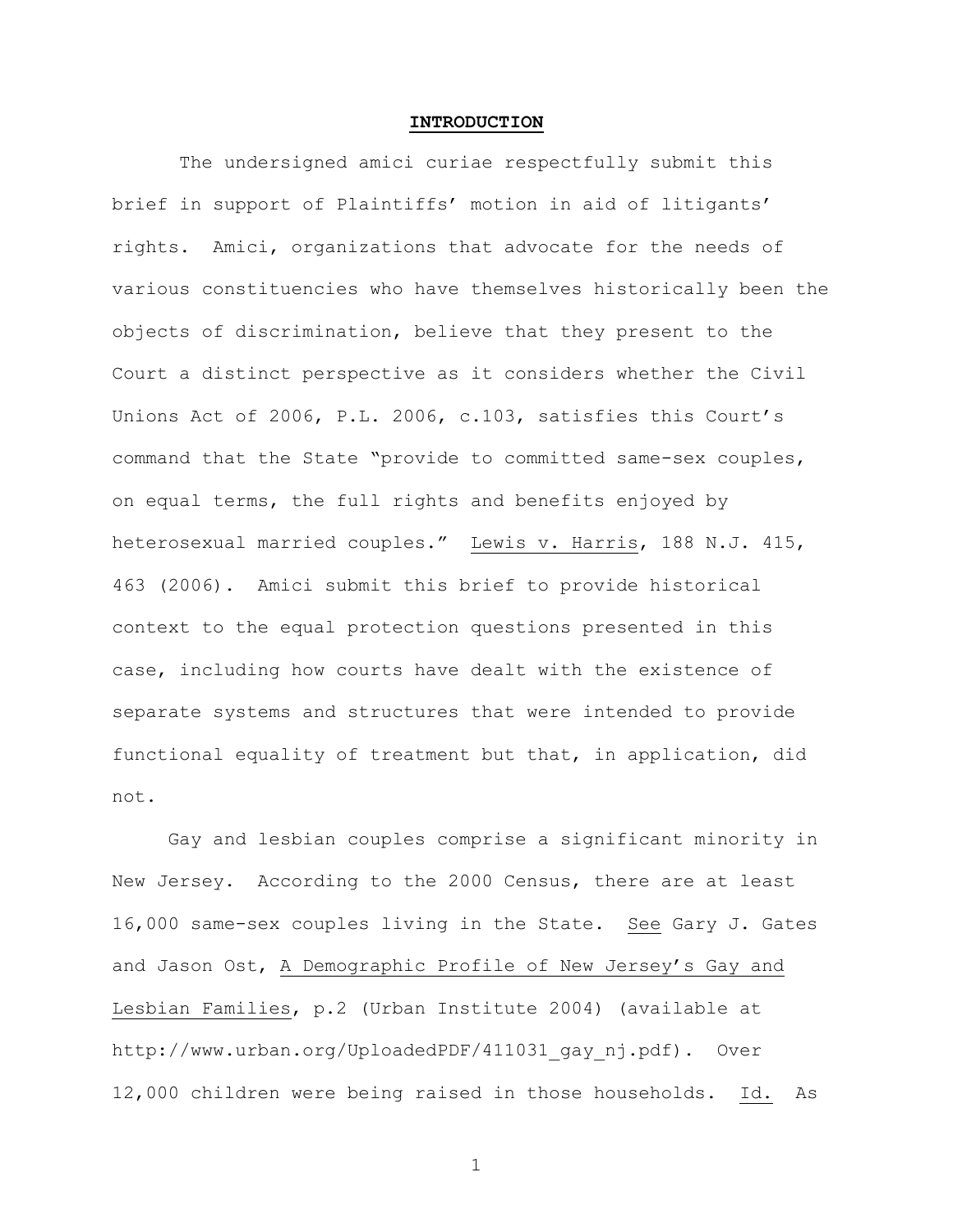the Court is aware, Plaintiffs in this action are seven same-sex couples who have been in committed loving relationships for many years and to whom the State has denied access to civil marriage.

Previously, this Court ruled that Plaintiffs have a right to equal treatment regarding the benefits and responsibilities of marriage. While the Court held that the legislature could theoretically still exclude same-sex couples from the title of "marriage," that latitude was not absolute. The Court held that the State could attempt to create a separate, parallel legal system of rights based on citizens' sexual orientation, but it cautioned that such a system would only be constitutional if the separate system provided actual equality, i.e., if it "provide[s] to committed same-sex couples, on equal terms, the full rights and benefits enjoyed by heterosexual married couples." Lewis, 188 N.J. at 463. Further, the Court presumed that, if the Legislature chose the route of creating a separate parallel system of rights, the Legislature would provide a reason for doing so.

Plaintiffs" brief and the briefs of fellow amici (see Amicus Curiae Brs. of New Jersey State Bar Association and of Garden State Equality, et al.) provide evidence that the separate system of rights that the Legislature created has failed to provide "on equal terms . . . rights and benefits enjoyed by heterosexual couples." Lewis, 188 N.J. at 463. The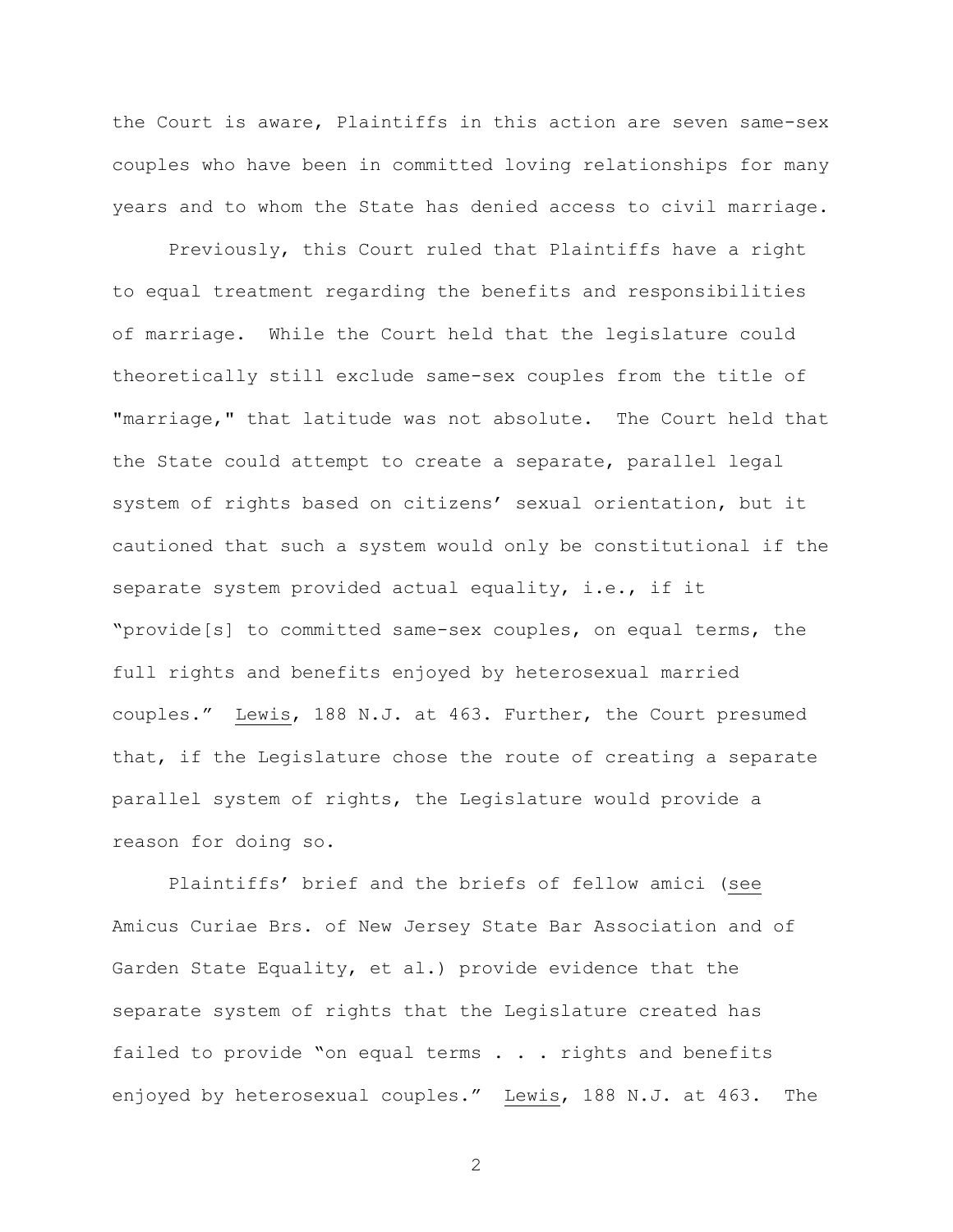evidence establishes that, with the continuation of the exclusion of same-sex couples from the title of marriage and with the creation of a separate system of rights, actual disparity still exists in ways both mundane and profound.

Moreover, as noted in the First Interim Report of the New Jersey Civil Union Review Commission (Feb. 18, 2008) (available at http://www.state.nj.us/lps/dcr/downloads/1st-InterimReport-CURC.pdf), testimony indicated that the Civil Union Review Act had a "particularly disparate impact on people of color." Id. at 15. As explained therein, people of color make up a disproportionate percentage of poor and low income persons, who cannot afford attorneys to draft wills, powers of attorneys, and health care proxies in order to clear up uncertainties created by the law. Id. at 15-16. Testimony also supported the fact that minorities disproportionately did not have health insurance and are therefore disproportionately affected based on the fact, as presented in Plaintiffs' brief, that the exclusion from marriage results in fewer employers offering access to a partner's health insurance benefits. Id.

## **INTERESTS OF AMICI**

The participation of amici curiae will assist this Court in the resolution of the issues of public importance raised in this case by providing the legal context in which to analyze them.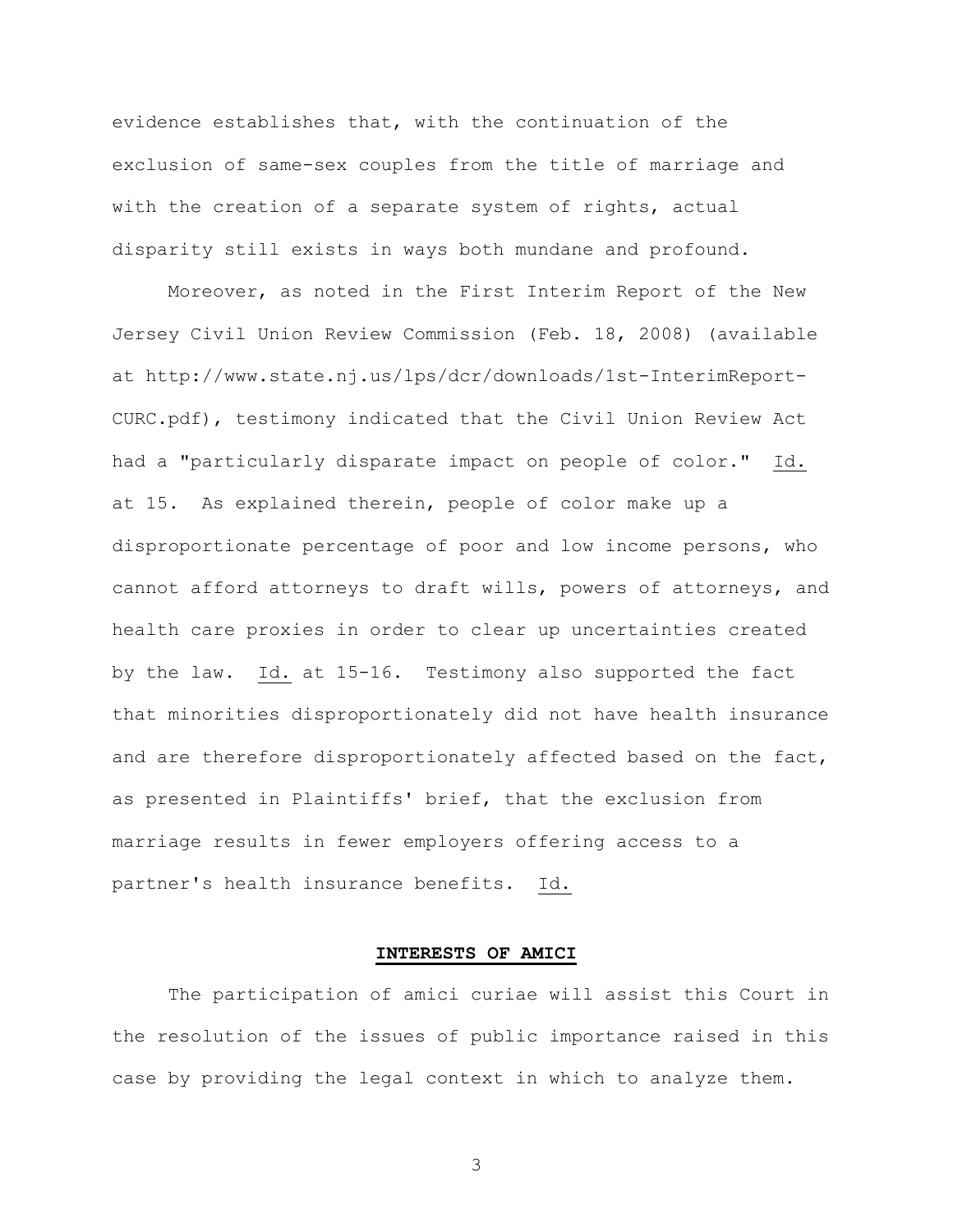The participation of amici curiae is particularly appropriate in cases with "broad implication[]," Taxpayers Assoc. of Weymouth Twp. v. Weymouth Twp., 80 N.J. 6, 17 (1976), cert. denied sub nom., Feldman v. Weymouth Twp., 430 U.S. 977 (1977), or in cases of "general public interest." Casey v. Male, 63 N.J. Super. 255, 259 (Essex County Ct. 1960). This is just such a case.

Amici are civil rights organizations established to protect the rights of all citizens, including the rights of minorities:

#### **1. American Civil Liberties Union of New Jersey ("ACLU-NJ")**

The ACLU-NJ is a private non-profit, non-partisan membership organization dedicated to the principle of individual liberty embodied in the Constitution. Founded in 1960, the ACLU-NJ has approximately 15,000 members in the State of New Jersey. The ACLU-NJ is the state affiliate of the American Civil Liberties Union, which was founded in 1920 for identical purposes, and is composed of over 500,000 members nationwide.

ACLU-NJ strongly supports ensuring equal protection for all persons. ACLU-NJ has handled, and is currently handling, numerous court cases raising claims of discrimination either under the United States Constitution, New Jersey Constitution, or the New Jersey Law Against Discrimination. It has also participated in numerous cases before this Court on equal protection claims. See, e.g., Sojourner A. v. New Jersey Dep't of Human Servs., 177 N.J. 318 (2003); Planned Parenthood of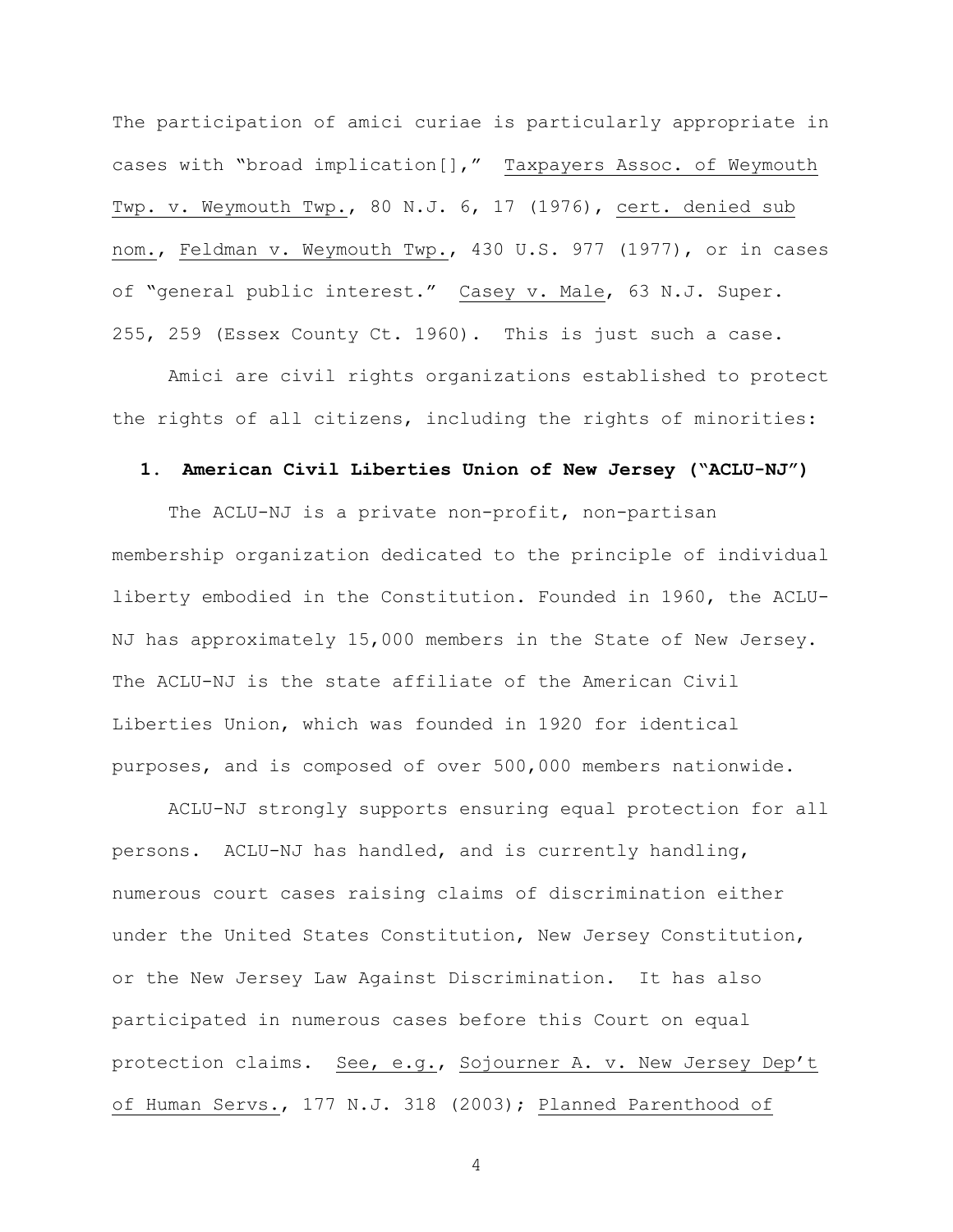Cent. New Jersey v. Farmer, 165 N.J. 609 (2000); V.C. v. M.J.B., 163 N.J. 200 (2000); Boy Scouts of Am. v. Dale, 160 N.J. 562 (1999), rev"d, 530 U.S. 640 (2000). It has further participated as direct counsel or amicus curiae in countless other New Jersey Supreme Court cases involving constitutional rights.

## **2. American-Arab Anti-Discrimination Committee ("ADC")**

ADC is the national association of Arab Americans that works in every sphere of public life to promote and defend the interests of the Arab-American and Arab immigrant community. Arab-Americans are an ethnic group who trace their roots to the Arabic-speaking countries of the Middle East and North Africa. Currently, there are Arab Americans living in all 50 of the United States, with nearly three million in the country as a whole. ADC is a grassroots civil rights organization that welcomes people of all backgrounds, faiths, and ethnicity as members. Since its founding in 1980 by former United States Senator James Abourezk, ADC has grown into the largest nonsectarian, non-partisan civil rights organization in America dedicated to protecting the civil rights of Americans of Arab descent. As an active member of the Leadership Conference on Civil Rights and the Detention Watch Network national coalitions, ADC works with many other civil rights organizations and coalitions on a multitude of issues that affect constitutional freedoms. Headquartered in Washington D.C., ADC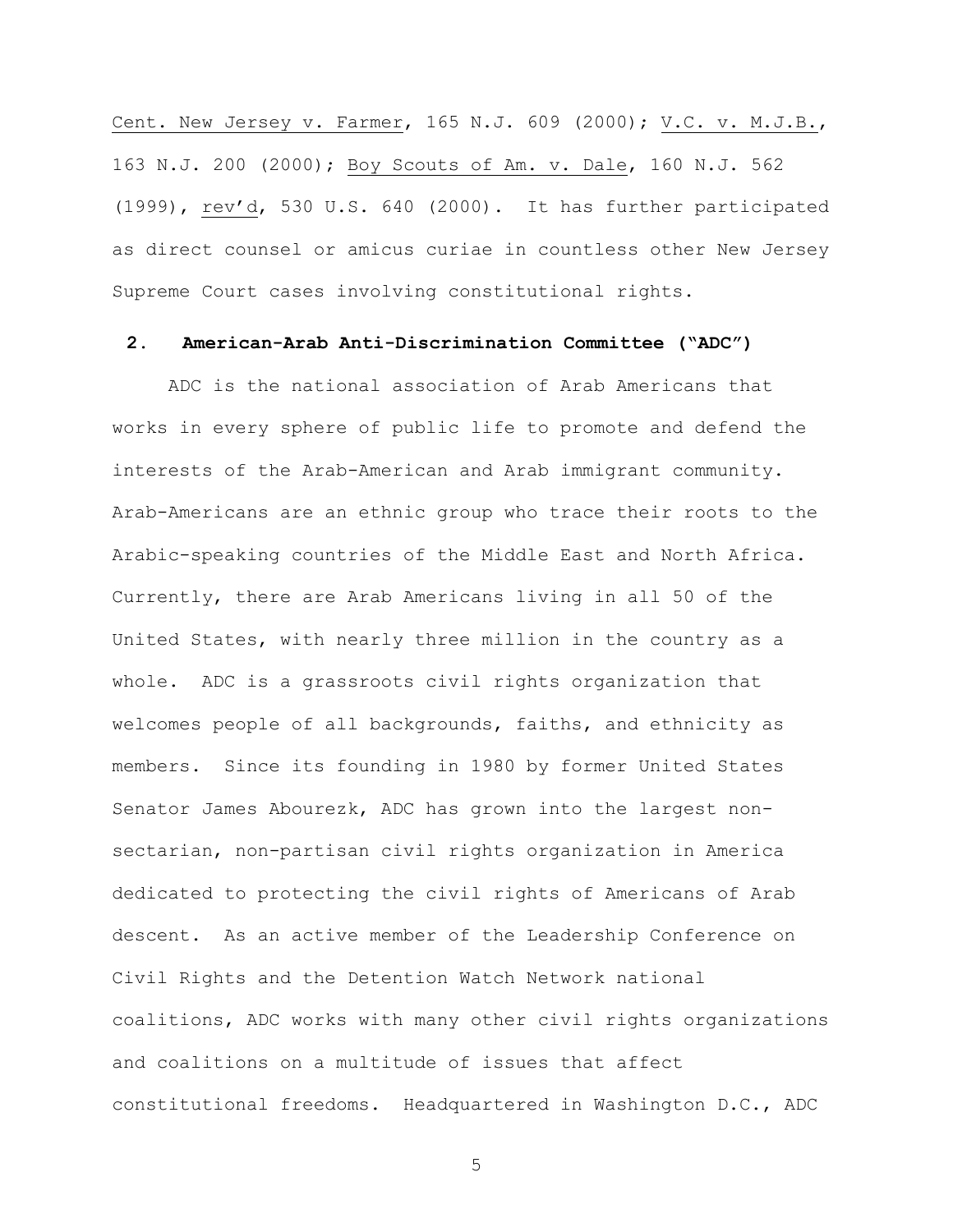also has offices in New York, Michigan, California and Ohio, and 42 membership chapters nationwide. As the representative of a culturally diverse group of Americans and a staunch defender of human rights and civil liberties, ADC is resolutely committed to freedom of thought, conscience and religion. ADC has been, and currently is, involved in numerous cases involving discrimination and civil rights, and ADC is dedicated to ensuring that courts not forego their obligation to address constitutional issues involving fundamental rights.

## **3. Anti-Defamation League**

The Anti-Defamation League was founded in 1913 to advance goodwill and mutual understanding among Americans of all creeds and races, and to secure justice and fair treatment for all. Today, it is one of the world"s leading civil and human relations organizations combating anti-Semitism, all types of prejudice, discriminatory treatment and hate. The League is committed to protecting the civil rights of all persons, and to assuring that each person receives equal treatment under law.

## **4. Asian American Legal Defense and Education Fund ("AALDEF")**

AALDEF, founded in 1974, is a non-profit organization based in New York City. AALDEF defends the civil rights of Asian-Americans nationwide through litigation, legal advocacy and dissemination of public information. AALDEF has throughout its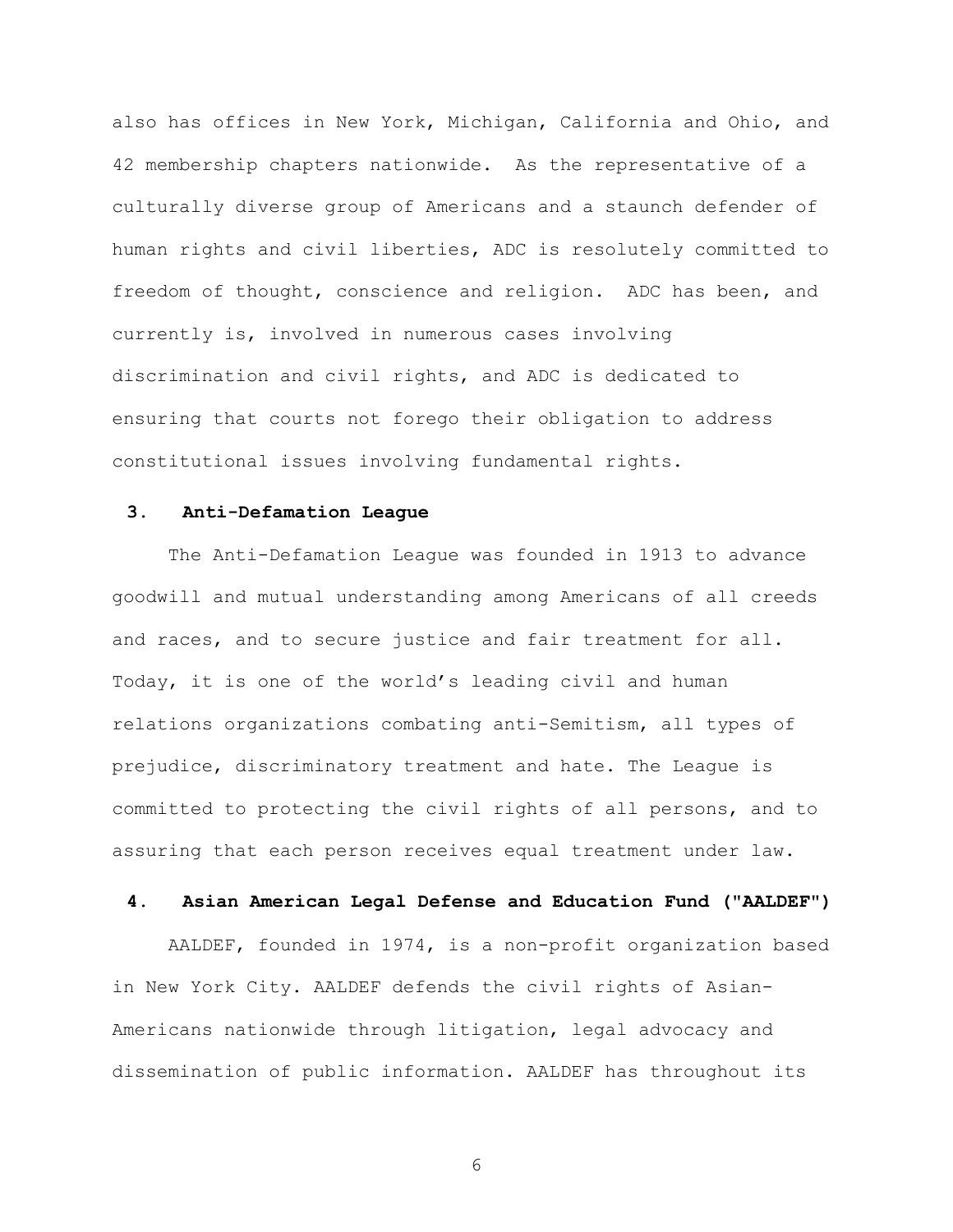long history fought for the right to equal treatment for all persons, including lesbian and gay couples. AALDEF takes the position that discrimination on the basis of sexual orientation should be prohibited on the same basis as discrimination based on race and that it is incumbent upon the courts to ensure that discrimination laws and fundamental constitutional rights are upheld.

## **5. Garden State Bar Association**

Founded in 1975, the Garden State Bar Association assists African-Americans and other ethnic minorities in becoming an effective part of the judicial and legal systems. It seeks to advance the science of jurisprudence, improve the administration of justice, support initiatives designed to improve economic condition of all individuals, and work to eliminate discrimination and inequality based on racial, ethnic or sexual considerations. The Association seeks to enhance, improve, and the status of the African American attorney as well as all minority attorneys in the State of New Jersey, and forcefully advocates against all forms of discrimination.

#### **6. Hispanic Bar Association of New Jersey**

The Hispanic Bar Association of New Jersey has been in existence for approximately twenty years. Its purpose is to serve the public interest by cultivating the art and science of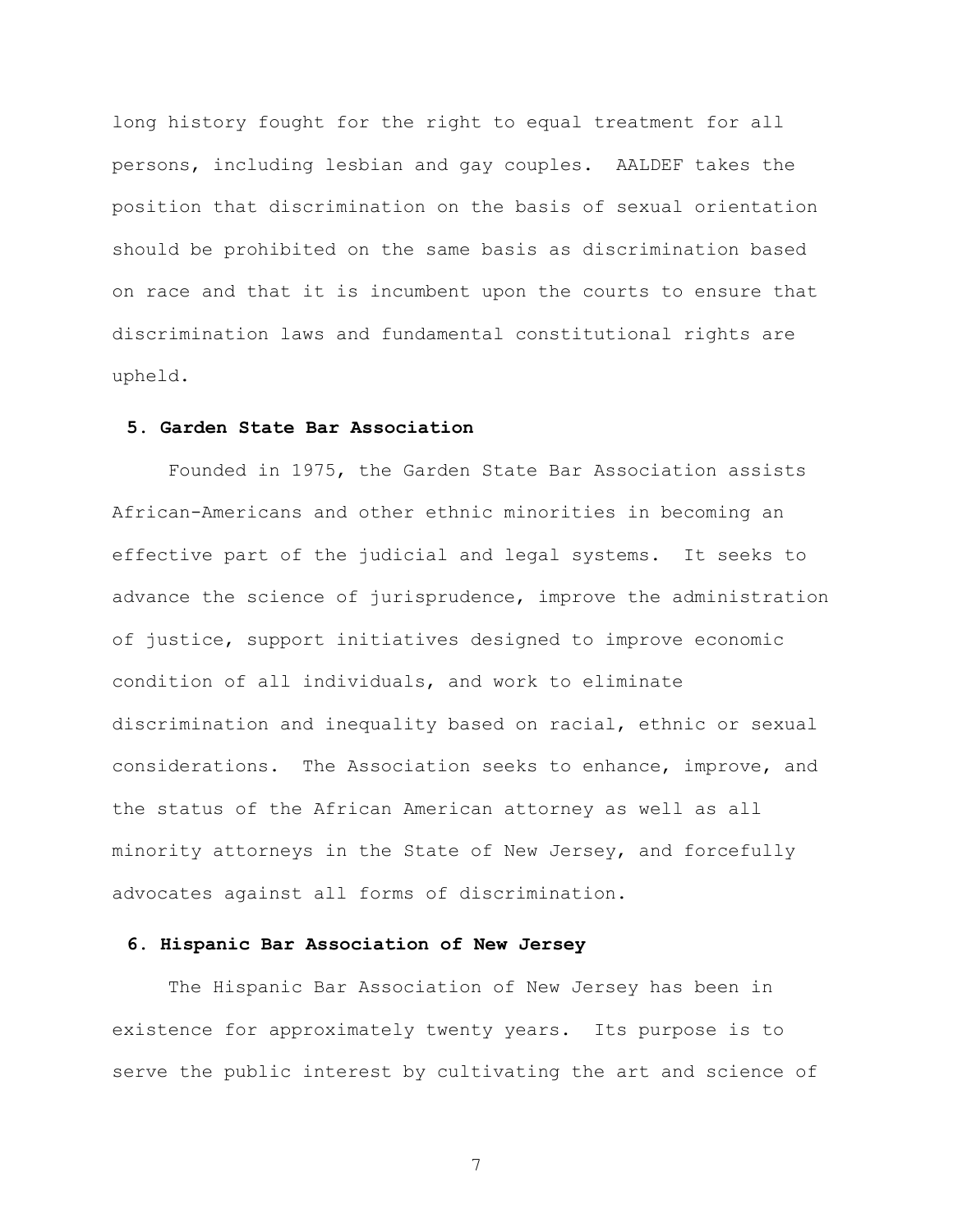jurisprudence, by proposing reform in the law, by facilitating the administration of justice, by fostering respect for the law among Hispanics, by advancing the standing of the legal profession, by preserving high standards of integrity, honor and professional courtesy among Hispanic lawyers, by establishing a close relationship among Hispanic lawyers, and by cooperating with other Hispanic bar organizations, other legal organizations, and other Hispanic community, business, civic, charitable and cultural organizations in the furtherance of the aforementioned purposes. The Hispanic Bar Association takes a strong stance against all forms of discrimination.

### **7. Legal Momentum**

Legal Momentum (formerly the NOW Legal Defense and Education Fund) is a leading national not-for-profit civil rights organization with a forty-year history of advocating for women"s rights and promoting gender equality. Among Legal Momentum"s major goals is securing economic justice for all. Throughout its history, Legal Momentum has used the power of the law to advocate for the rights of all women. It has appeared before the Supreme Court of the United States in a wide variety of gender discrimination, reproductive rights, and welfare cases, and has advocated for protection of reproductive and employment rights, women"s economic and personal security, increased access to childcare, and reduction of domestic violence and sexual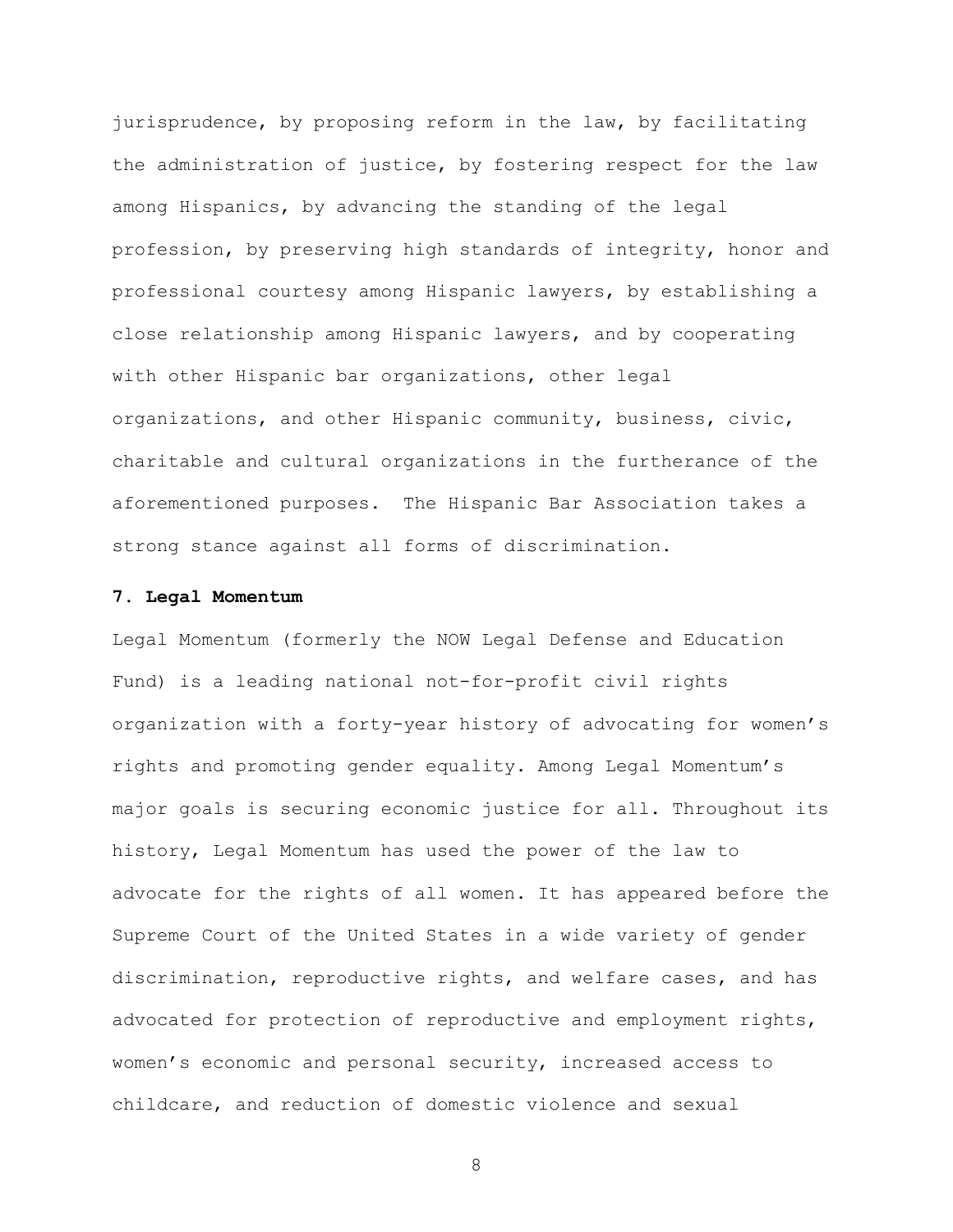assault. Legal Momentum opposes gender or sexual stereotyping in the law and in countless cases and public forums has advocated for the right of privacy and individual autonomy in making personal decisions with respect to reproductive and marital choices, including the right of gay and lesbian couples to marry.

### **8. National Organization for Women of New Jersey ("NOW-NJ")**

NOW-NJ is a civil rights and women"s rights organization with over 10,000 members and is dedicated to the full and equal participation of women in society. As such, NOW-NJ has consistently opposed gender stereotyping and discrimination. Further, NOW-NJ advocates for the right of privacy and individual autonomy in making personal decisions with respect to reproductive and marital choices. NOW-NJ accomplishes its goals by educating lawmakers and the public, testifying at the State House in Trenton, and working in coalition with other civil rights organizations.

#### **SUMMARY OF ARGUMENT**

This Court has consistently recognized its authority, as well as its responsibility, to correct legislative action that fails to comply with a constitutional mandate previously articulated by the Court. (Part I.A.) Even when courts have initially permitted legislatures to attempt to provide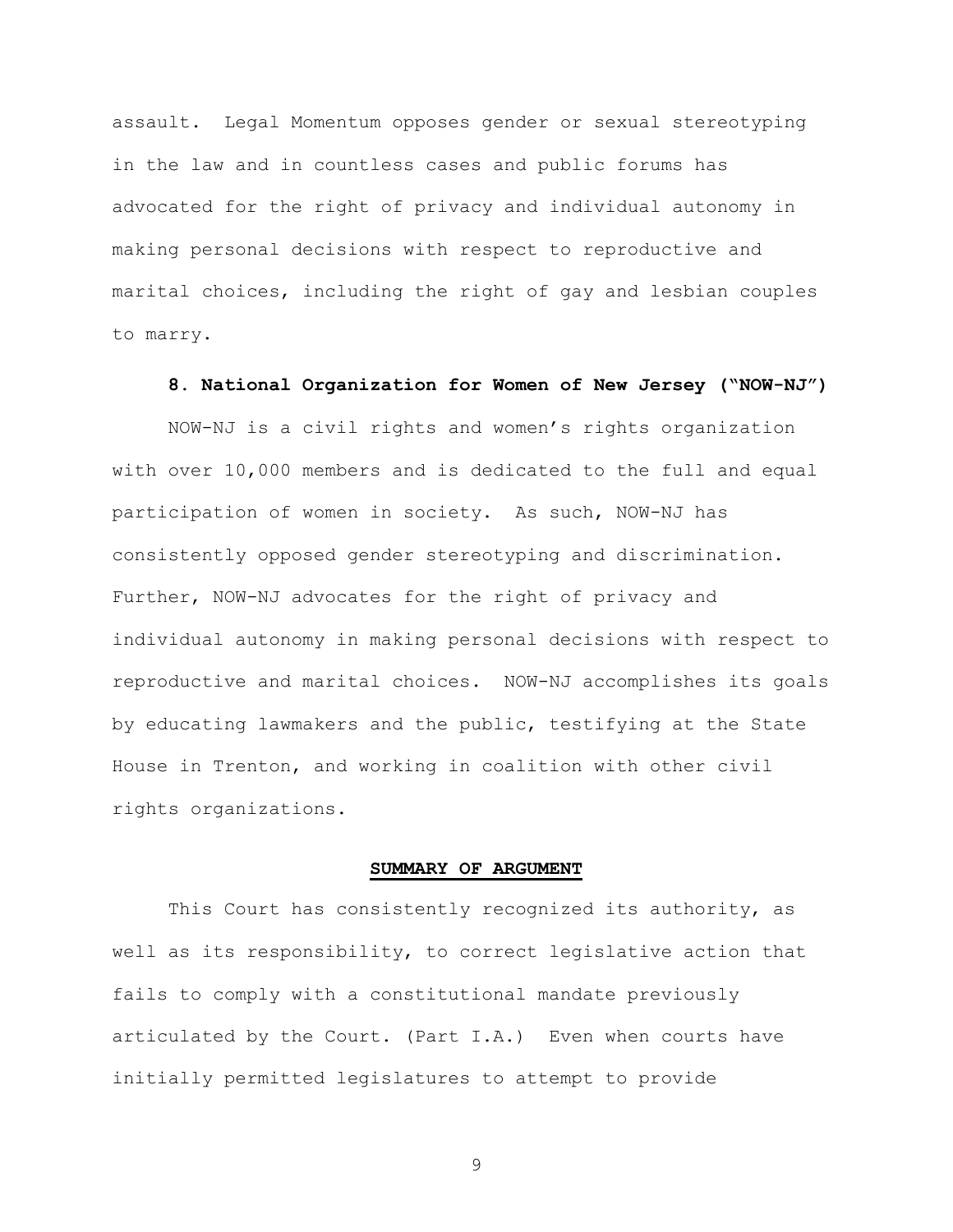functional equality of treatment through the use of parallel systems or structures for different classes of people, they have nevertheless closely monitored the success of those structures in achieving full equality, including how the parallel system functions in practice compared to the dominant system. (Part I.B.) When empirical inquiry demonstrates that parallel structures of rights have not actually achieved equality, they have discarded those parallel structures in favor of a unitary system. (Part I.C.)

Additionally, this Court"s stated expectation that the New Jersey Legislature would explain why it chose to create a separate statutory structure for same-sex couples by a name other than marriage has not been met, and mere reliance on the existence of a history of exclusion of an affected minority group cannot provide a valid reason for continuing that exclusion. (Part II.)

#### **ARGUMENT**

Rights cannot exist merely in theory or on paper; they must exist in reality or they are meaningless. See Cooper v. Nutley Sun Printing Co., 36 N.J. 189, 197 (1961) (New Jersey Constitution does not "embod[y] rights in a vacuum, existing only on paper."). And where rights are not equal in application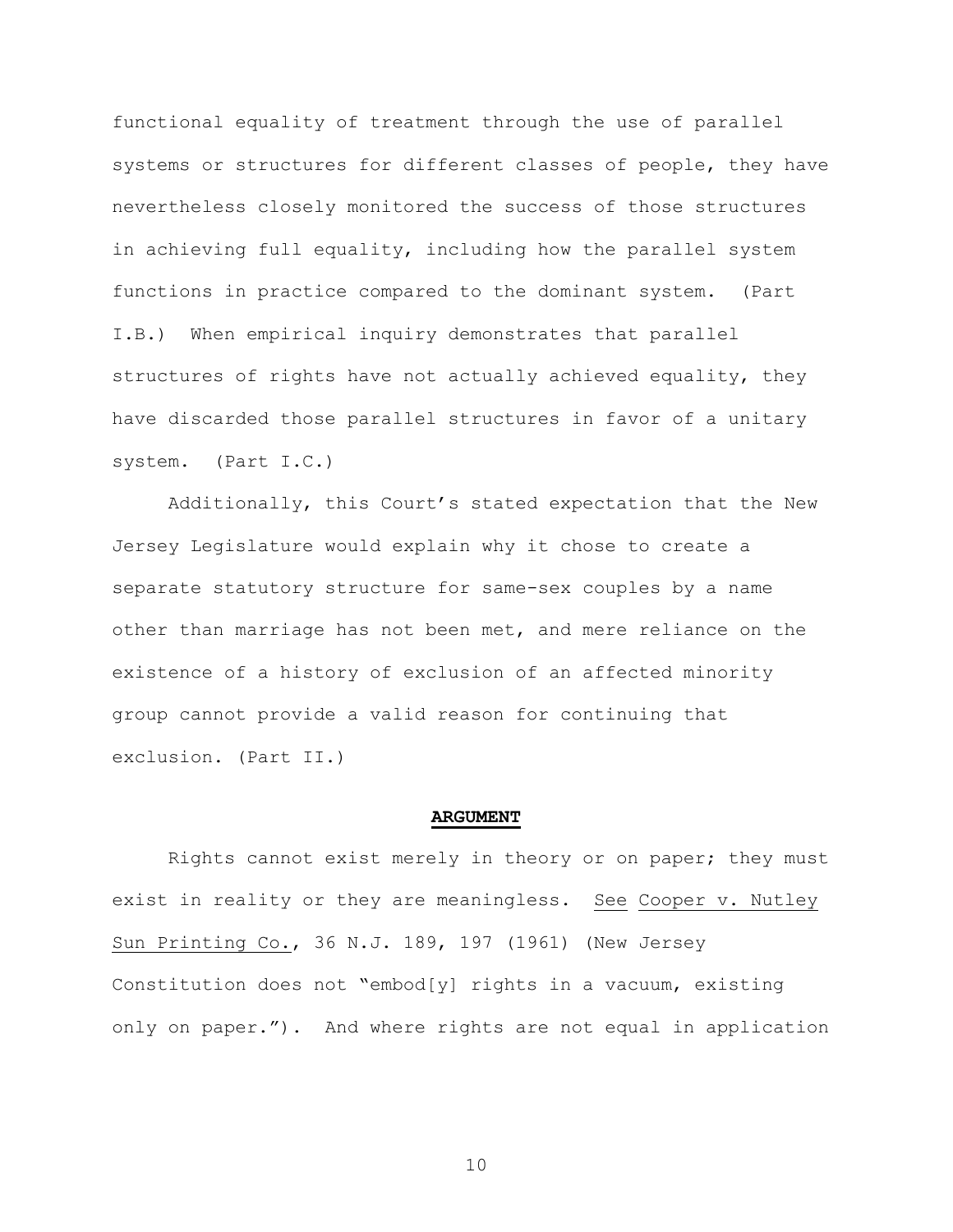or practice, then the promise and guarantee of equal rights remains unfulfilled.

As presented in Plaintiffs' briefs and the briefs of fellow amici, by creating a separate system of rights and by injecting language and titles not understood or easily incorporated into existing real-life events and transactions, the Civil Unions Law has failed to fulfill its promise of equality. (Pls." Br. at 21-22.) Not only in a practical sense, but in a very real legal and economic sense, the Civil Unions Law not only denies samesex couples the right to marriage, but the equal rights of marriage. (Id. at 55.) In short, they demonstrate that the disparity this Court would not presume would occur under a separate system and title other than marriage (see id. at 69- 70.) has in fact come to pass.

Consistent with the history of equal protection jurisprudence, it is the duty of the Court, upon a finding of continued disparity, to disallow a separate and unequal system of rights, and to order a unified system that ensures complete equality.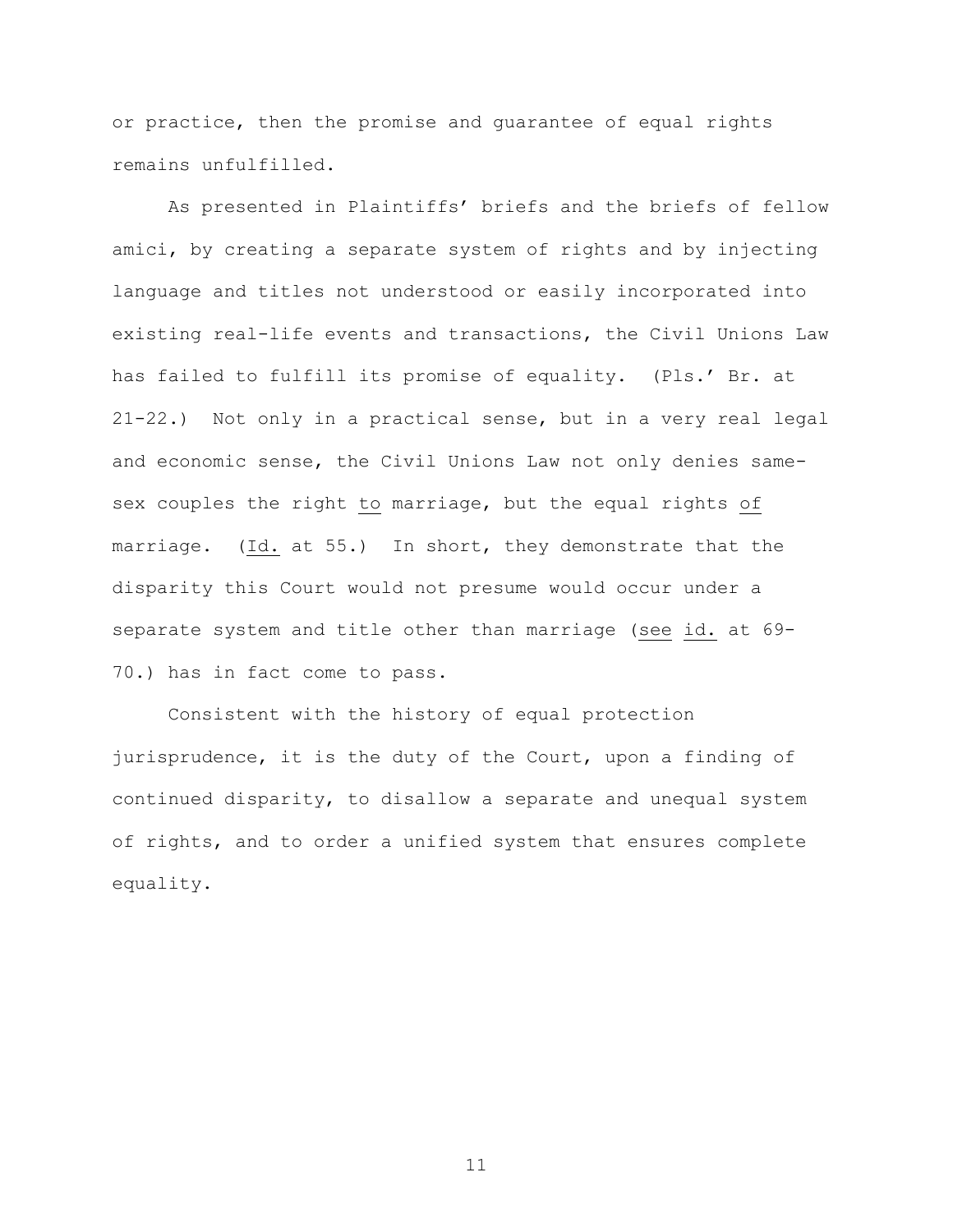**I. HISTORICALLY, WHEN COURTS DISCOVER THAT THEIR ORIGINAL REMEDIAL SCHEMES FOR ACHIEVING EQUALITY THROUGH PARALLEL STRUCTURES HAVE NOT ACHIEVED THE INTENDED RESULTS, THEY HAVE ORDERED THAT THE SYSTEM OF SEPARATE RIGHTS OR PRIVILEGES BE DISCARDED.**

As this Court has recently noted, it has a commendable practice of recognizing when "one of our decisions has consequences that were not fully anticipated." Pinto v. Spectrum Chems. & Lab. Prods., 200 N.J. 580, 598 (2010). Logically, that axiom is equally applicable when one of its decisions has not had the remedial consequences that the Court anticipated would result. Such is the case here.<sup>1</sup>

A. This Court Has Historically Corrected Legislative Action that Was Insufficient to Address Constitutional Requirements.

In Lewis, this Court mandated that the Legislature "provide to committed same-sex couples, on equal terms, the full rights and benefits enjoyed by heterosexual married couples." Lewis, 188 N.J. at 463. Plaintiffs, through their Motion in Aid of

a<br>B

 $1$  Reaching this conclusion does not necessarily imply that the Court"s articulation of the substantive legal right was incorrect, but rather that the consequences of the potential remedy were either unanticipated or did not achieve the expected outcome. Indeed, this Court recognized the possibility that a separate statutory system (i.e., civil unions) might not ultimately meet the Court's mandate: "We will not presume that a separate statutory scheme, which uses a title other than marriage, contravenes equal protection principles. . . ." Lewis v. Harris, 188 N.J. at 423 (emphasis added).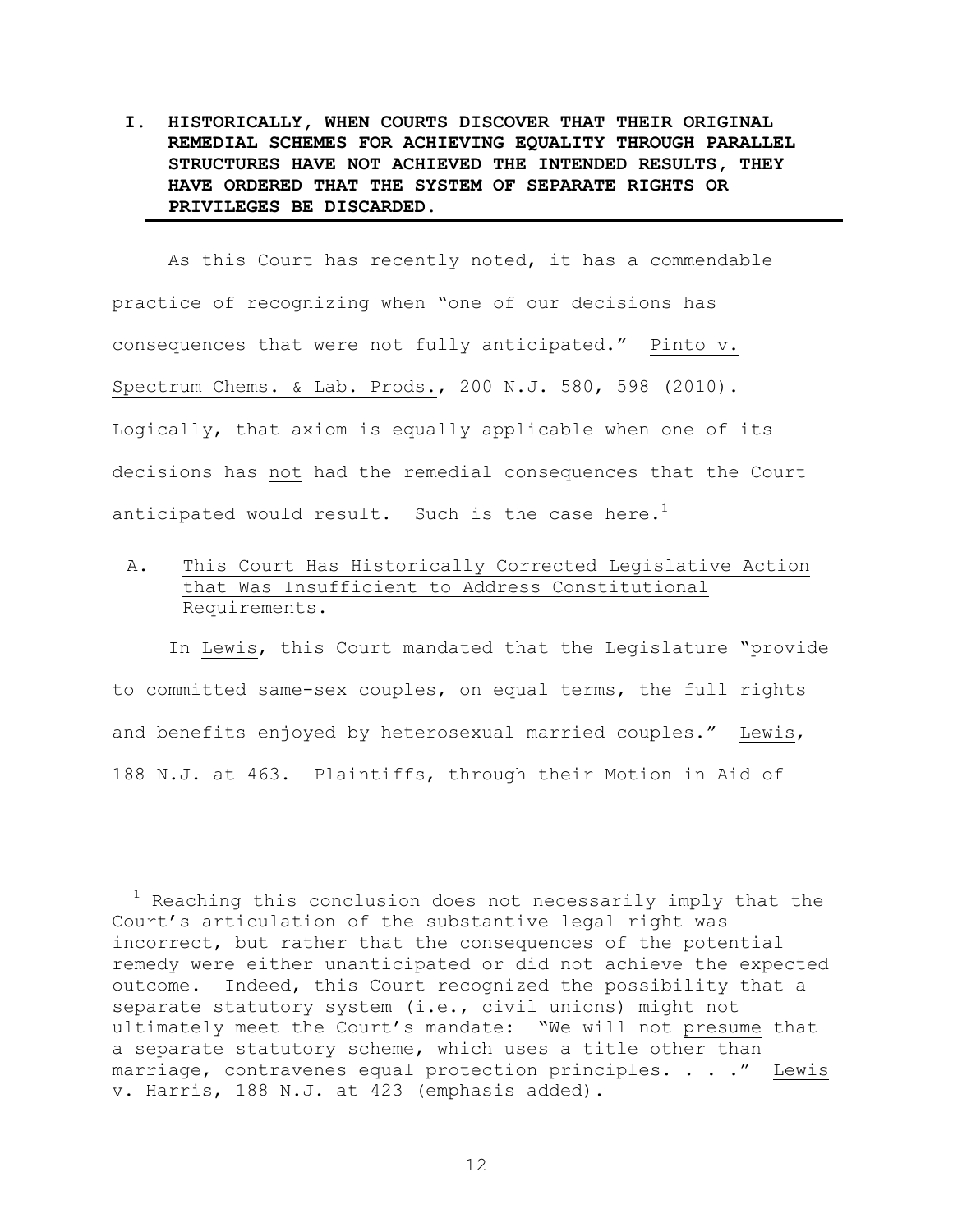Litigants' Rights, submit to this Court that the actions taken by the Legislature have failed to meet that mandate.

This Court has consistently recognized its authority, as well as its responsibility, to correct legislative action that fails to comply with a constitutional mandate previously articulated by the Court. See Robinson v. Cahill, 69 N.J. 133 (1975) (enjoining the distribution of public school funding under a statutory scheme that failed to satisfy the Court's mandate that the State afford equal educational opportunity to all students); Abbott v. Burke, 149 N.J. 145 (1997) ("Abbott IV") (holding the Comprehensive Educational Improvement and Financing Act of 1996 to be unconstitutional as applied because it failed to comply with the Court's mandate that public school students in "special needs districts" be assured constitutionally adequate education); Oakwood v. Twp. of Madison, 72 N.J. 481 (1977) (partially invalidating a municipal zoning ordinance for failure to conform with the Court's mandate that municipalities provide a fair share of low and moderate income housing).

In both of these seminal lines of cases dealing with two of the most significant issues before this Court in recent history – financing of public schools and opportunities for affordable housing – this Court invited the Legislature to act as the primary drafter of the appropriate remedy. See, e.g., Abbott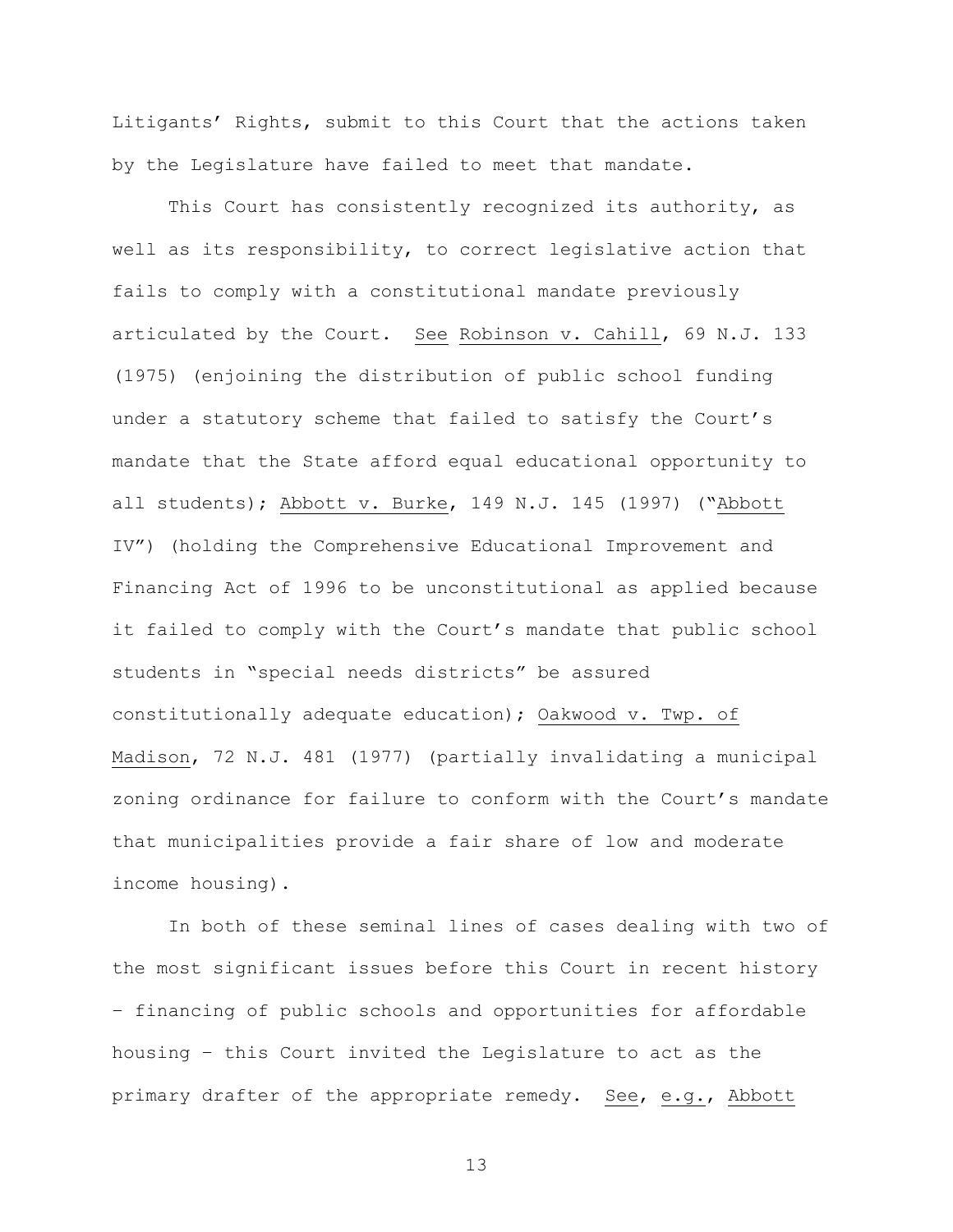IV, 149 N.J. at 157 ("Implementation of the remedy for the constitutional violation was left to the Legislature"); S. Burlington County NAACP v. Mt. Laurel, 92 N.J. 158, 352 (1983) ("we have always preferred legislative to judicial action in this field"). But the Court recognized in these cases that even when a "matter is better left to the Legislature," the Court must act to protect constitutional rights when "the Legislature has not protected them." Mt. Laurel II, 92 N.J. at 212.

Thus, in Abbott IV, the Court was tasked with assessing whether the Comprehensive Educational Improvement and Financing Act ("CEIFA") complied with its general mandate that the educational funding for poorer urban districts be substantially equal to the educational funding for property-rich districts. 149 N.J. at 156. The Court concluded that CEIFA was "incapable of providing a substantive educational opportunity to public school children in the poorer urban districts," and concluded also that this "continued deprivation of the constitutional right to a thorough and efficient education necessitate[d] a remedy." Id. at 188. Holding CEIFA to be constitutionally insufficient as applied to the poorer urban districts, Abbott IV concluded that it must provide a more specific interim remedy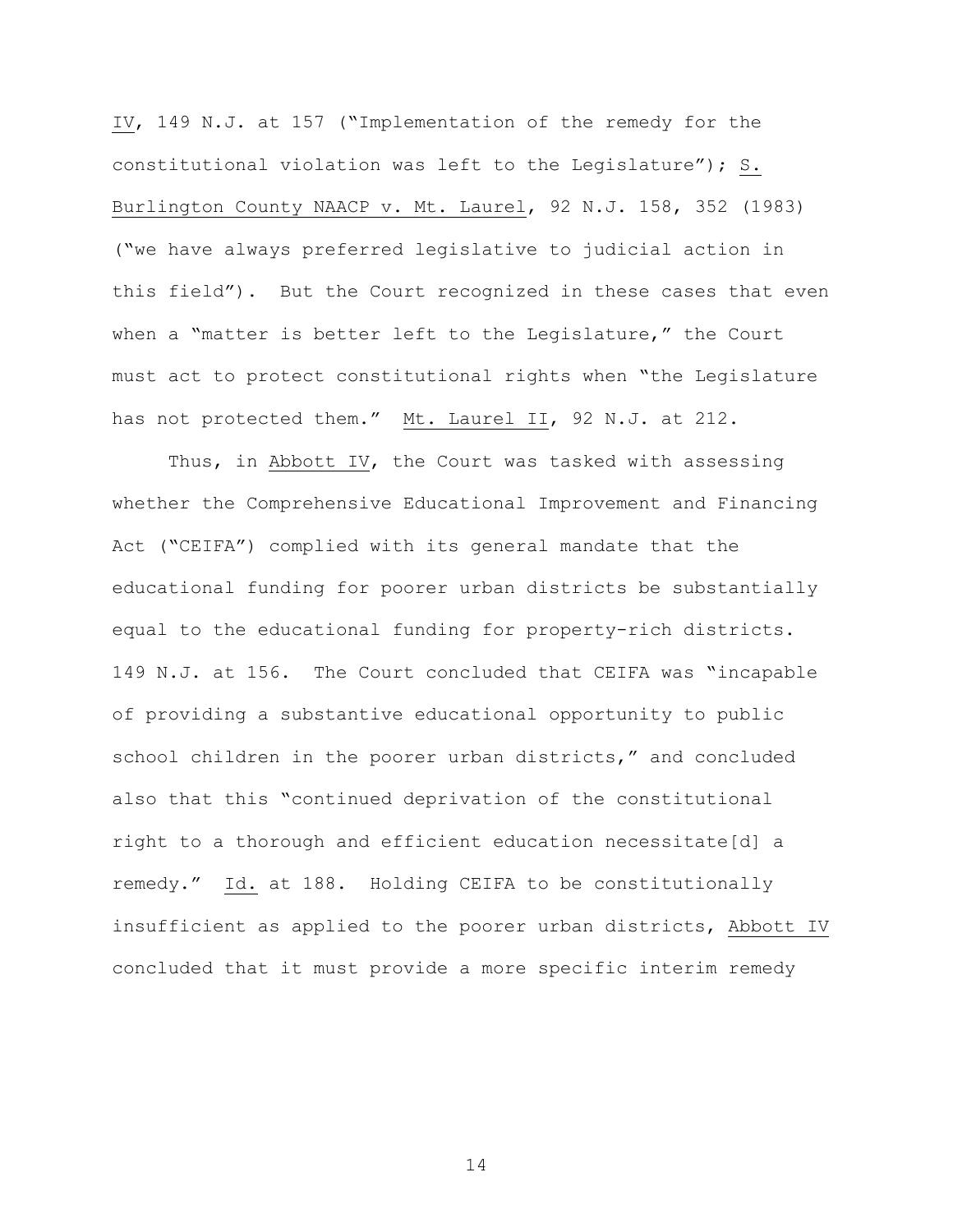than previously set forth in order for the constitutional mandate to be satisfied, and did so. Id. at 189. $^2$ 

In Oakwood, in addressing a township's unsatisfactory response to the Court's Mount Laurel "fair share" mandate, the Court similarly noted that, when legislative action (or inaction) fails to satisfy the Court's mandate, the Court must clarify its mandate and provide more explicit direction. 72 N.J. at 552. This Court wrote: "Considerations bearing upon the public interest, justice to plaintiffs and efficient judicial administration preclude another generalized remand for another unsupervised effort by the defendant to produce a satisfactory ordinance." Id.

In the present matter, the chosen course of action by the Legislature has failed to meet this Court's general mandate of providing Plaintiffs with actual equal rights and benefits. When the Legislature was presented with (and individual members

a<br>B

 $2$  The Abbott IV Court noted that even its more specific mandate was "necessarily incomplete" because of further need for government action. 149 N.J. at 189. In contrast, the motion in aid of litigants' rights presently before the Court does present the Court with the ability and opportunity to provide a complete remedy for the vindication of Plaintiffs" constitutional rights. In light of the Legislature's failure to provide the Court with any justification for denying Plaintiffs access to the word and institution of "marriage," and the resultant continuing deprivation of Plaintiffs" constitutional rights, the Court should now simply order that the marriage statutes be amended to include same-sex couples.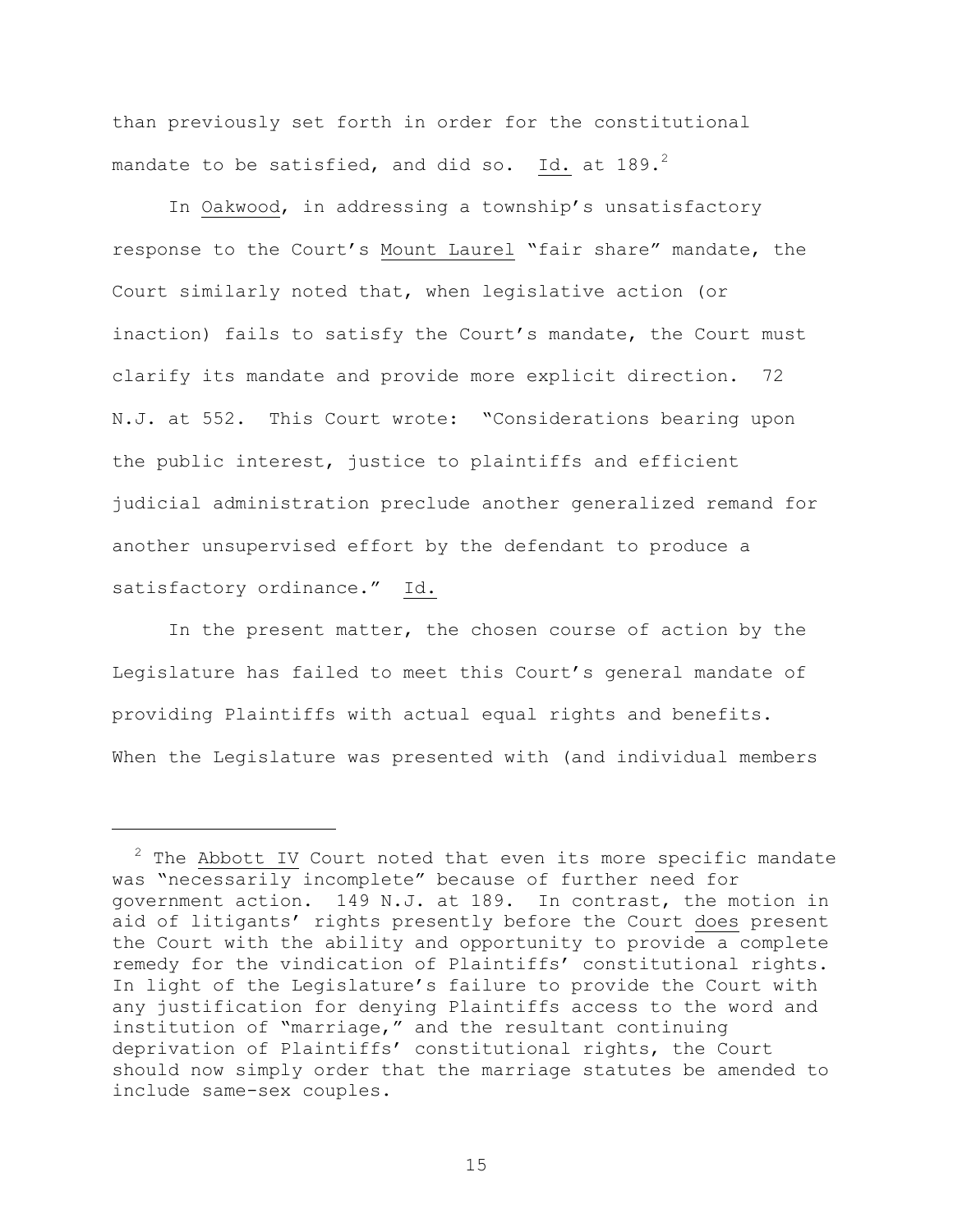acknowledged) the failures of its chosen course, it refused to correct it. (See Pls.' Br. at 15.)

After affording the Legislature the time and opportunity to rectify the documented inequalities, this Court is again faced with a "constitutional obligation . . . to act." Robinson, 69 N.J. at 139.

Having previously identified a profound violation of constitutional right, based upon default in a legislative obligation imposed by the organic law in the plainest of terms, we have more than once stayed our hand, with appropriate respect for the province of other Branches of government. In final alternative, we must now proceed to enforce the constitutional right involved.

Id. at 139-40. See also Taylor v. Bd. of Ed. of Hoboken, 187 N.J. Super. 546, 554 (App. Div. 1983) (although "holding an act of the Legislature even partially unconstitutional . . . is a sensitive ruling . . . [n]evertheless, there comes a time when the disagreeable judicial venture arises.").

B. Where Prior Parallel Structures Intended to Create Equality of Treatment Were Found to Be Factually Insufficient, Courts Have Rejected Them and Required a Unitary Structure.

In those situations where courts have initially or generally approved of parallel and separate structures as an attempt to provide equal treatment to distinct classes, they have also been alert to the danger that equality in theory might not turn out to be equality in practice. And when they have found that parallel structures do not provide true equality in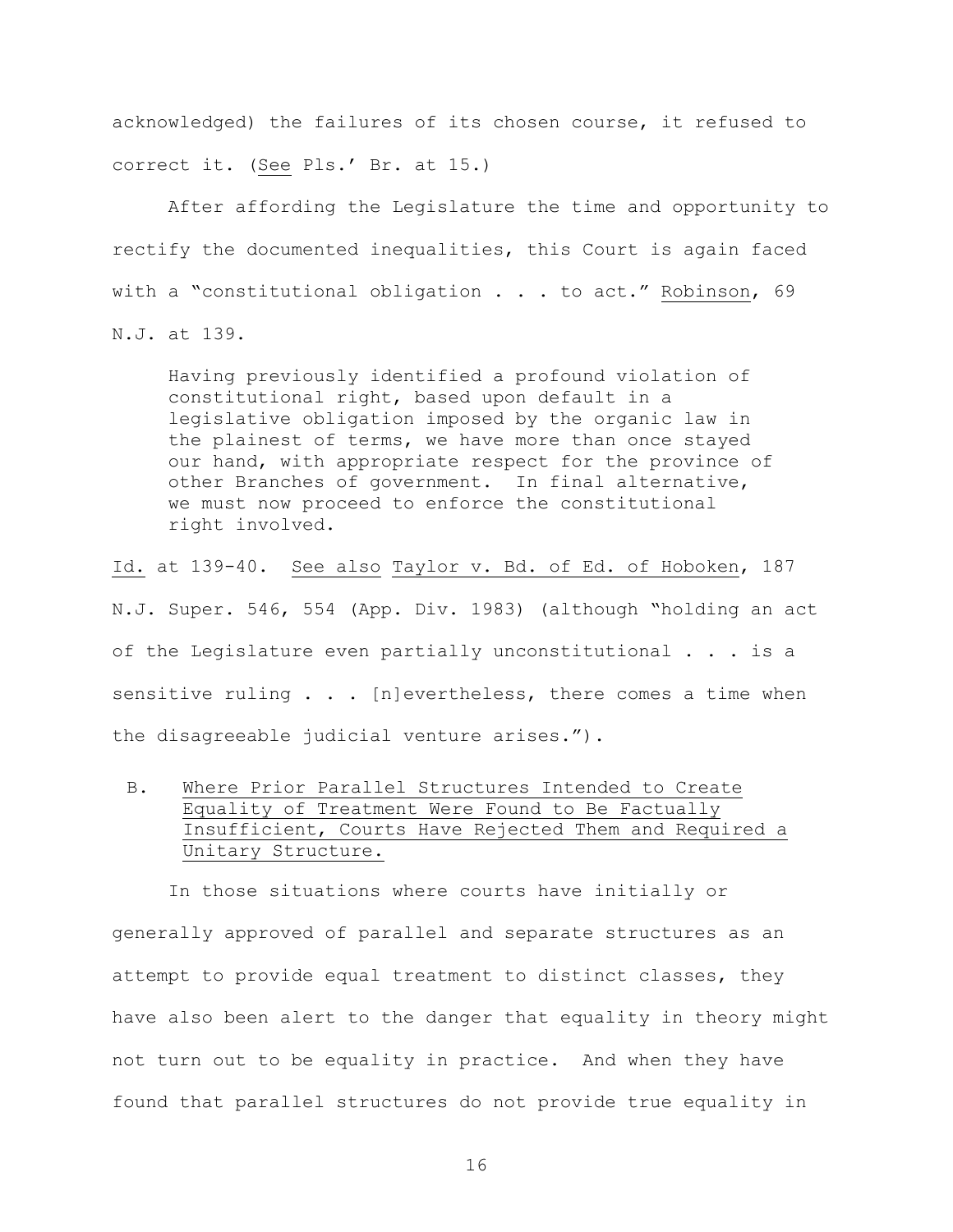fact, they have been quick to discard those dual systems in favor of a unitary one. Several case studies demonstrate this proposition.

### **1. The Virginia Military Institute ("VMI") Case.**

Since distinctions based on gender are subject to intermediate scrutiny under the federal constitution, there may be instances when parallel institutions or programs theoretically satisfy the Equal Protection clause. Thus, in United States v. Virginia, 976 F.2d 890 (4th Cir. 1992), cert. denied, 508 U.S. 946 (1993), the Fourth Circuit initially found that single-gender education at the state-supported Virginia Military Institute could be justified by a legitimate and relevant institutional mission which favors neither sex. But since the Commonwealth of Virginia had not provided sufficient justification for limiting the benefits of its program to men, and since it found that the Commonwealth was thereby denying women those benefits, it held that "VMI's continued status as a state institution is conditioned on the Commonwealth's satisfactorily addressing the findings we affirm and bringing the circumstances into conformity with the Equal Protection Clause of the Fourteenth Amendment." 976 F.2d at 900.

Like this Court in Lewis, the Fourth Circuit resolved "to give to the Commonwealth the responsibility to select a course it chooses, so long as the guarantees of the Fourteenth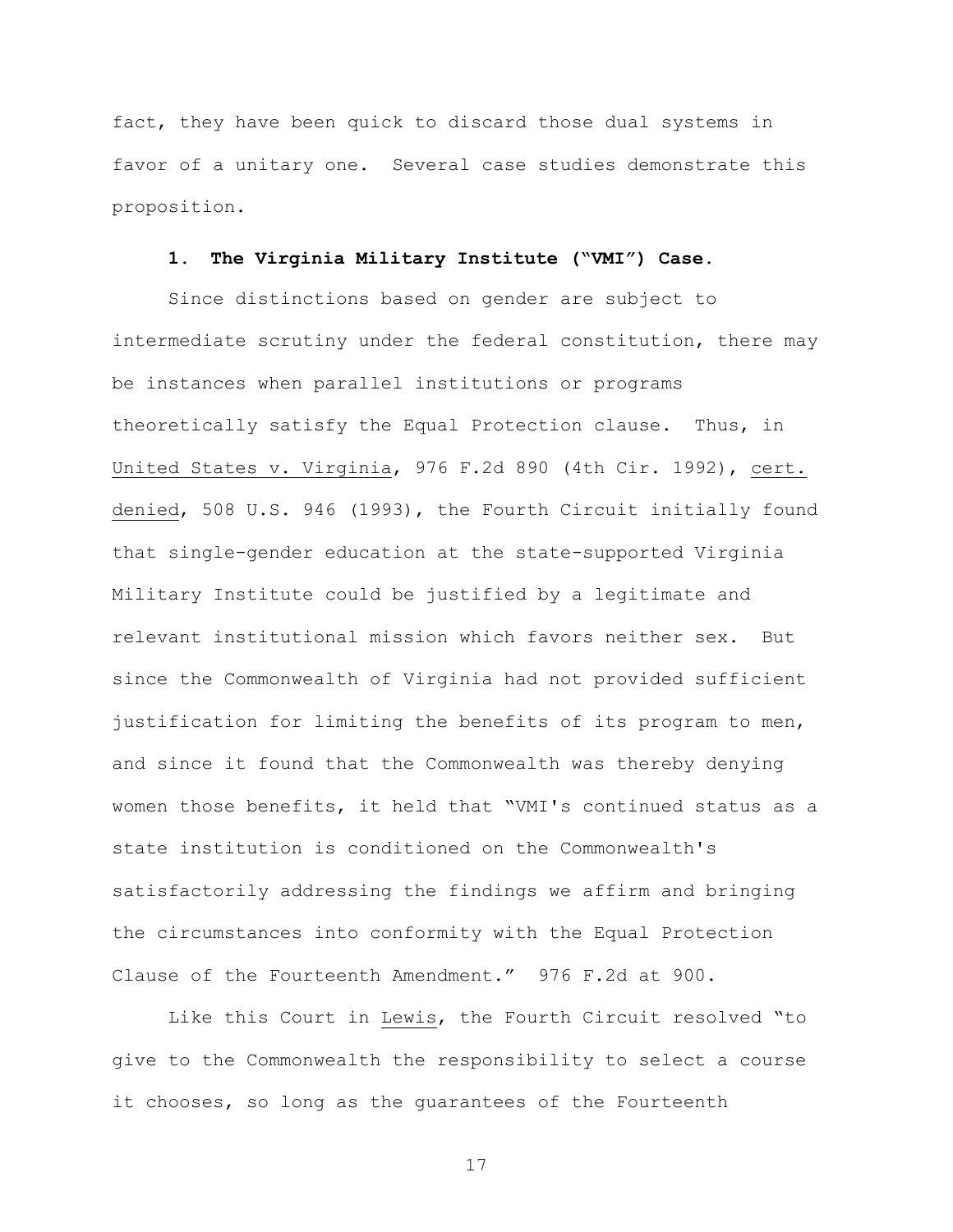Amendment are satisfied." $3$  976 F.2d at 900. The course chosen by the Commonwealth of Virginia was to create a "Virginia Women's Institute for Leadership" at Mary Baldwin College ("VWIL"), a nearby private liberal arts women's college.

A renewed challenge to the constitutionality of this arrangement went back before the Fourth Circuit, and eventually reached the Supreme Court. United States v. Virginia, 518 U.S. 515 (1996). The Court found that, despite the fact that the government created a separate institute that provided military training to women, as an empirical matter, the treatment afforded women in this alternate scheme was not equal to the treatment afforded men at Virginia Military Institute. Virginia, 518 U.S. at 551. The Court explained: "In myriad respects other than military training, VWIL does not qualify as VMI's equal. VWIL's student body, faculty, course offerings, and facilities hardly match VMI's. Nor can the VWIL graduate anticipate the benefits associated with VMI's 157-year history,

Virginia, 976 F.2d at 900.

a<br>B

<sup>&</sup>lt;sup>3</sup> [T]he Commonwealth might properly decide to admit women to VMI and adjust the program to implement that choice, or it might establish parallel institutions or parallel programs, or it might abandon state support of VMI, leaving VMI the option to pursue its own policies as a private institution. While it is not ours to determine, there might be other more creative options or combinations.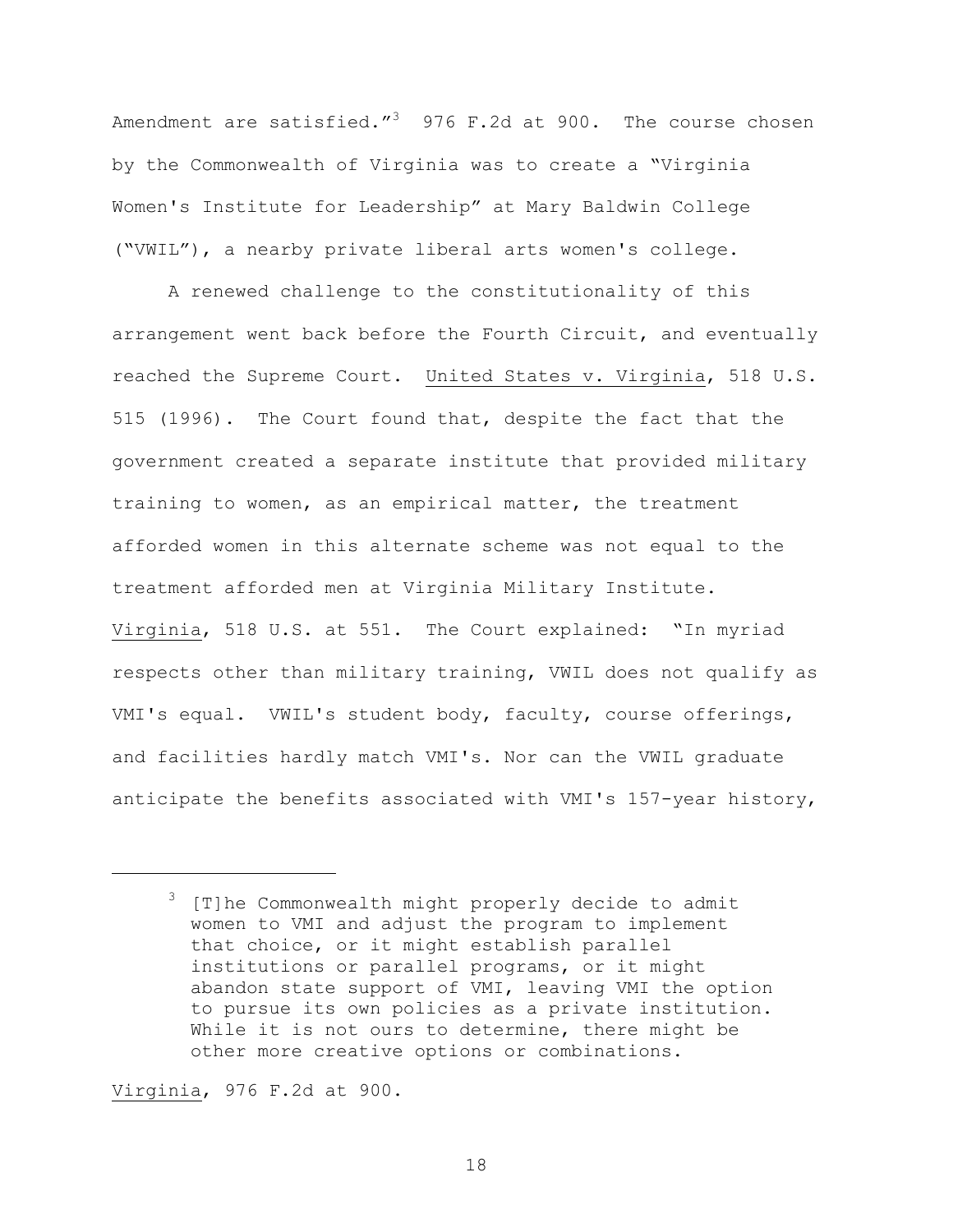the school's prestige, and its influential alumni network." Id..

It is particularly significant that, in addition to objective measurements of curricular offerings, financial resources and faculty qualifications, $4$  the Court included factors such as school prestige and the power of alumni networking among the indicia to be considered in determining whether women were afforded equal treatment. Id. While these factors were referred to as "intangibles," Id. at 547, the Court highlighted the significance of their very "tangible" impact:

The VWIL student does not graduate with the advantage of a VMI degree. Her diploma does not unite her with the legions of VMI "graduates [who] have distinguished themselves" in military and civilian life. [VMI] alumni are exceptionally close to the school," and that closeness accounts, in part, for VMI's success in attracting applicants. A VWIL graduate cannot assume that the network of business owners, corporations, VMI graduates and non-graduate employers . . . interested

<sup>4</sup> Specifically, among the factors noted by the Court:

- The average combined SAT score of entrants at Mary Baldwin is about 100 points lower than the score for VMI freshmen.
- Mary Baldwin's faculty holds significantly fewer Ph.D.'s than the faculty at VMI.
- Mary Baldwin's faculty receives significantly lower salaries than the faculty at VMI.
- Mary Baldwin offered only bachelor of arts degrees, while VMI offers degrees in liberal arts, the sciences, and engineering.

Virginia, 518 U.S. at 526.

L,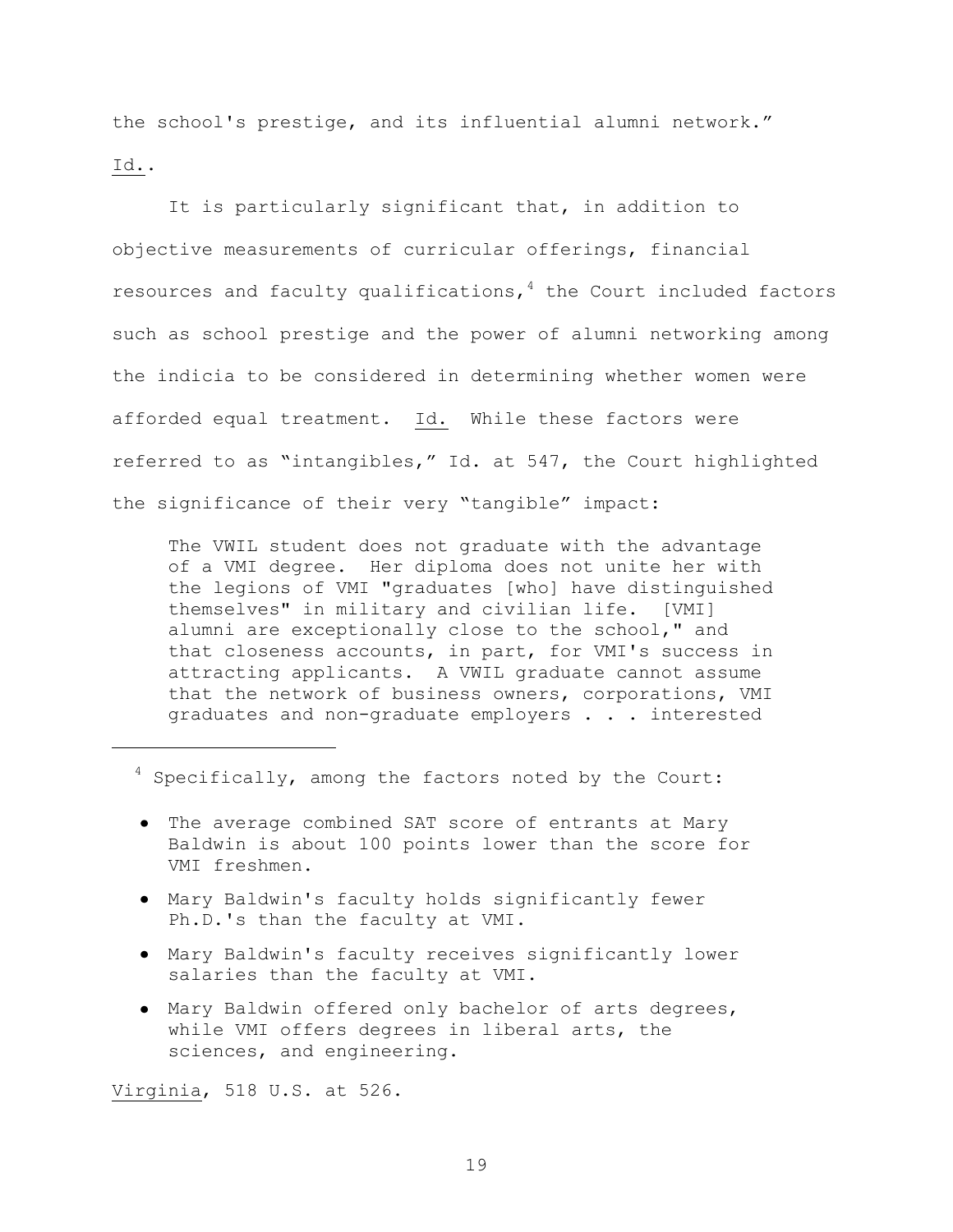in hiring VMI graduates, will be equally responsive to her search for employment, see 44 F.3d at 1250 (Phillips, J., dissenting) ("the powerful political and economic ties of the VMI alumni network cannot be expected to open" for graduates of the fledgling VWIL program).

Id. at 552-53 (internal citations and quotation marks omitted). Thus, the negative reactions of third party observers to the diminished reputational and associational value of belonging to the separate and purportedly equal legal structure persuaded the Court to find that the parallel structure was not, in fact, equal.

As a result of its factual review, the Court found that the parallel structure did not afford equal treatment to women, and struck down VMI"s men only admissions policy. Id. at 556-57. Noting that the State bore the burden of persuasion, the Court found that in "[f]ocusing on the differential treatment or denial of opportunity for which relief is sought, the reviewing court must determine whether the proffered justification is 'exceedingly persuasive.'"  $\underline{Id.}$  at 531. Moreover, the Court required that the "justification must be genuine, not hypothesized or invented post hoc in response to litigation." Id. at 533. In effect, the Court placed the burden on the State to explain its reasons for maintaining a separate program for women, which burden the state failed to discharge.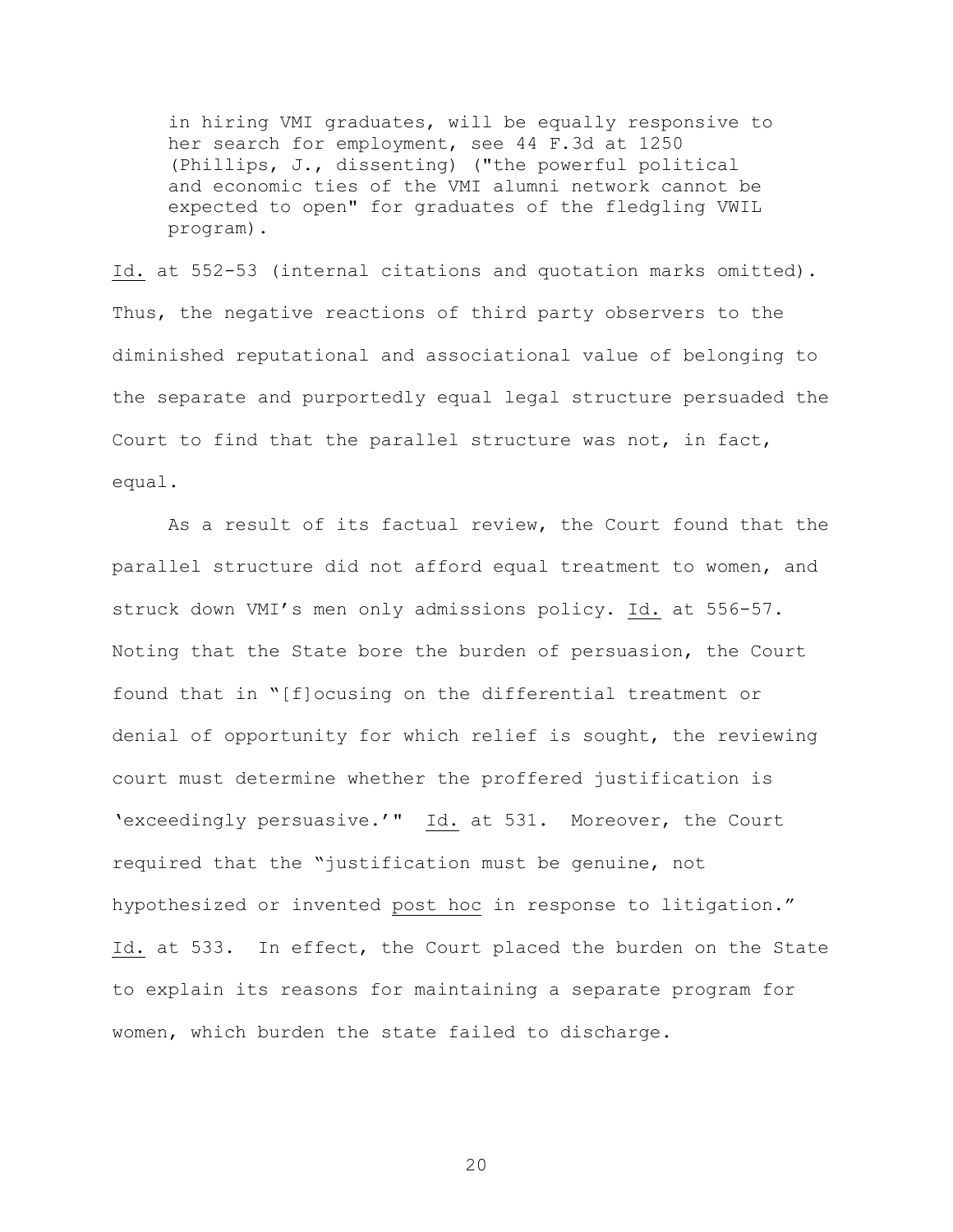Indeed, in response to the Court"s ruling, today VMI admits both men and women.

## **2. Racial Segregation Cases Prior to Brown v. Board of Education.**

It is well known that before Brown v. Board of Education, federal constitutional law permitted the regime of "separate but equal" under federal constitutional doctrine, and thus permitted segregated public education systems. Brown v. Bd of Educ., 347 U.S. 483 (1954). But even before this doctrine was abandoned, courts engaged in meaningful inquiry into whether the separate structure did in fact provide equal treatment. Where they did not provide equality in practice, the courts recognized their duty to strike down the unequal, segregated systems.

In the well-known case of Sweatt v. Painter, plaintiff was refused admission to the School of Law of the University of Texas, on the grounds that the Texas State Constitution prohibited integrated education. 339 U.S. 629, 631 (1950). At the time, no law school in Texas would admit blacks. The Texas trial court delayed the case for six months, allowing the state time to create a separate law school only for blacks, which it quickly established in Houston, rather than in Austin where the rest of the University of Texas was located. Id. at 632.

The United States Supreme Court struck down this arrangement, saying that the separate school failed to satisfy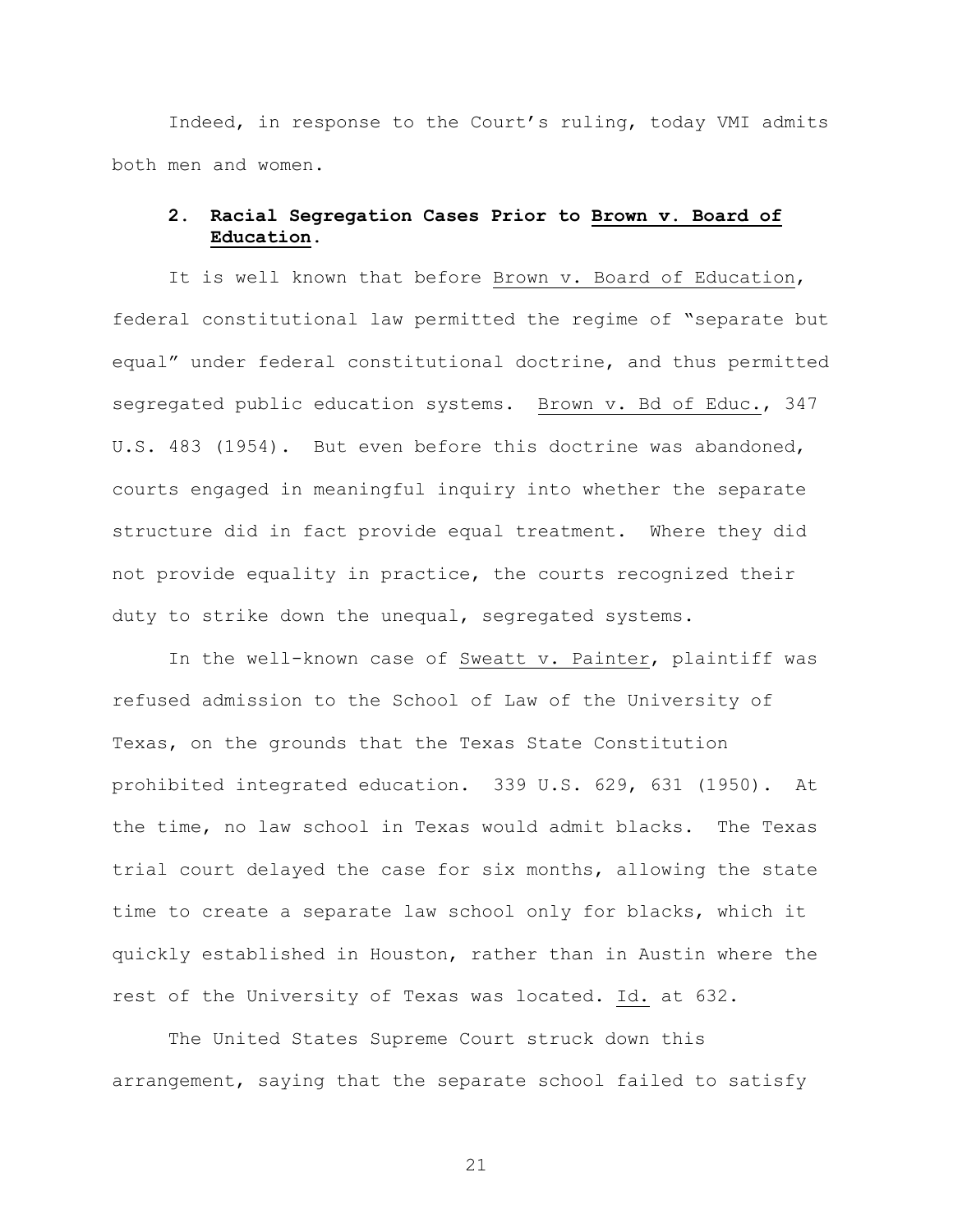constitutional muster even under the now obsolete "separate but equal" doctrine of Plessy v. Ferguson, 163 U.S. 537 (1896). Id. at 636. The Court examined both the quantitative differences in facilities and resources, and also intangible factors, such as its isolation from most of the future lawyers with whom its graduates would interact. Regarding the measurable factors, the Court identified the following differences between the white and black facilities:

- the University of Texas Law School had 16 full-time and 3 part-time professors, while the black law school had 5 full-time professors.
- the University of Texas Law School had 850 students and a law library of 65,000 volumes, while the black law school had 23 students and a library of 16,500 volumes.
- the University of Texas Law School had moot court facilities, an Order of the Coif affiliation, and numerous graduates involved in public and private law practice, while the black law school had only one practice court facility and only one graduate admitted to the Texas Bar.

Sweatt, 339 U.S. at 632-34.

But significantly, the Court also looked beyond the quantitative measurements of resource allocation to determine whether the requirement of substantial equality had been met. Id. at 635. It focused particularly on -- and indeed appeared to give more dispositive weight to -- factors that gauged comparatively the value and effect of the respective diplomas,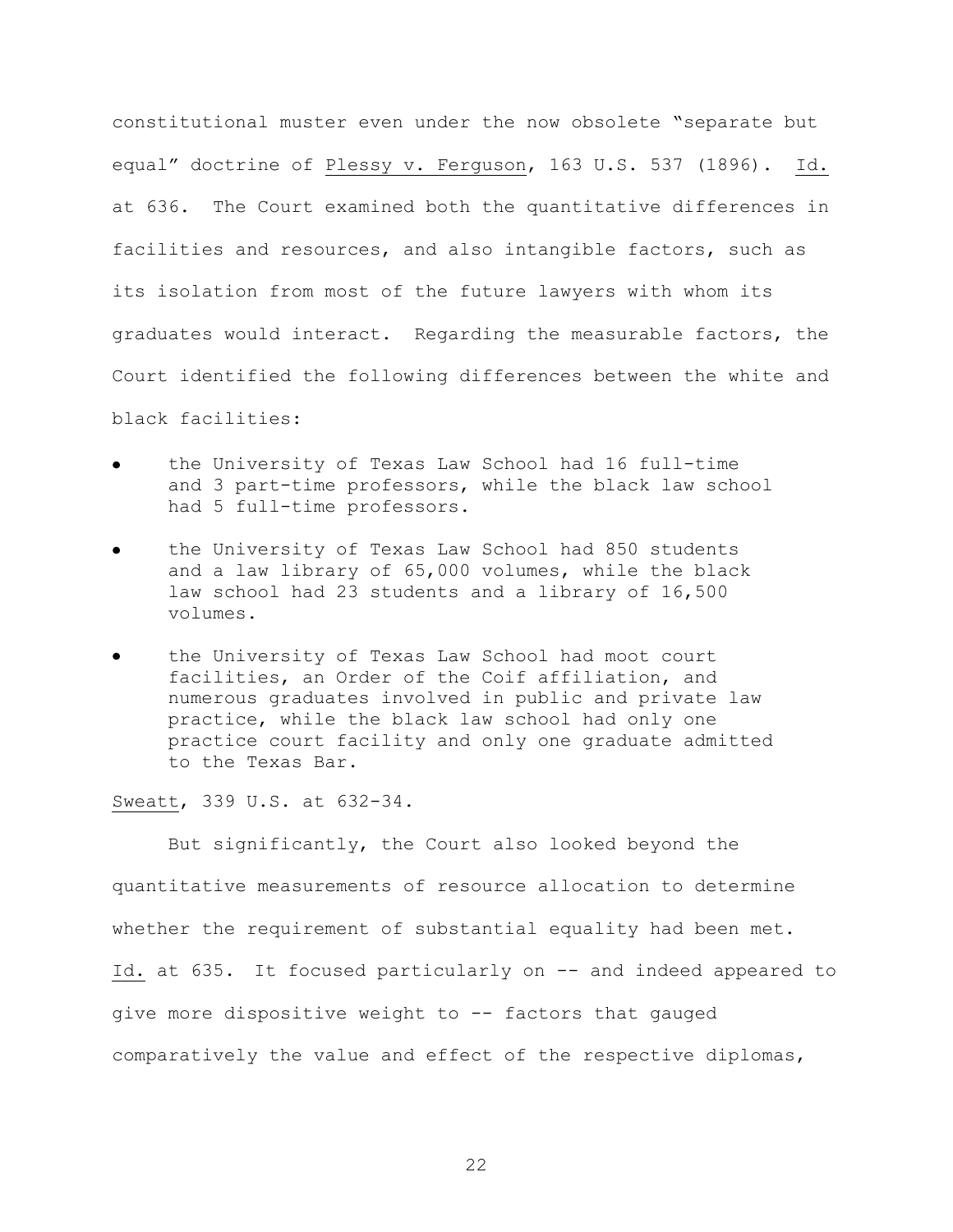i.e., how the separate school would be perceived within the traditional social structure of the bench and bar:

What is more important, the University of Texas Law School possesses to a far greater degree those qualities which are incapable of objective measurement but which make for greatness in a law school. Such qualities, to name but a few, include reputation of the faculty, experience of the administration, position and influence of the alumni, standing in the community, traditions and prestige. It is difficult to believe that one who had a free choice between these law schools would consider the question close.

Sweatt, 339 U.S. at 634.

The Court therefore observed that "The law school, the proving ground for legal learning and practice, cannot be effective in isolation from the individuals and institutions with which the law interacts." Id. (emphasis added). The Court therefore found that the societal isolation created by the separate structure itself exacerbated, rather than ameliorated, the equal protection concerns.

Few students and no one who has practiced law would choose to study in an academic vacuum, removed from the interplay of ideas and the exchange of views with which the law is concerned. The law school to which Texas is willing to admit petitioner excludes from its student body members of the racial groups which number 85% of the population of the State and include most of the lawyers, witnesses, jurors, judges and other officials with whom petitioner will inevitably be dealing when he becomes a member of the Texas Bar. With such a substantial and significant segment of society excluded, we cannot conclude that the education offered petitioner is substantially equal to that which he would receive if admitted to the University of Texas Law School.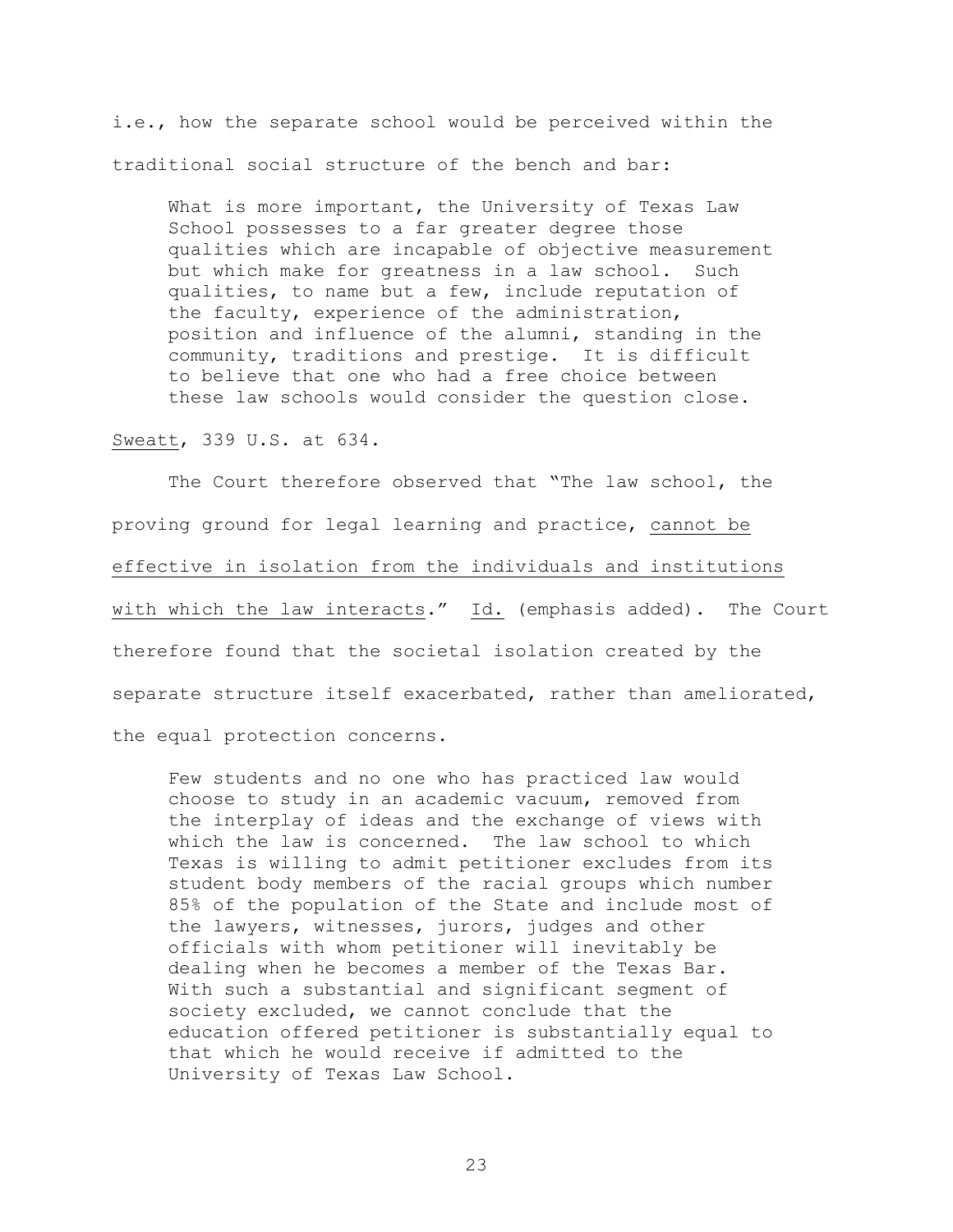Of course, in response to the Court"s ruling, today the University of Texas Law School admits qualified students of all races.<sup>5</sup>

Similarly, in Parker v. Univ. of Delaware, Vice-Chancellor (later United States Circuit Judge) Collins J. Seitz held that, while a parallel institution in itself did not automatically

The admissibility of laws separating the races in the enjoyment of privileges afforded by the State rests wholly upon the equality of the privileges which the laws give to the separated groups within the State. The question here is not of a duty of the State to supply legal training, or of the quality of the training which it does supply, but of its duty when it provides such training to furnish it to the residents of the State upon the basis of an equality of right. By the operation of the laws of Missouri a privilege has been created for white law students which is denied to negroes by reason of their race. The white resident is afforded legal education within the State; the negro resident having the same qualifications is refused it there and must go outside the State to obtain it. That is a denial of the equality of legal right to the enjoyment of the privilege which the State has set up, and the provision for the payment of tuition fees in another State does not remove the discrimination.

Id. at 349-350. The Court therefore ordered the applicant admitted to the previously "whites only" University of Missouri Law School.

Id.

a<br>B

<sup>&</sup>lt;sup>5</sup> Sweatt notably quoted from Missouri ex rel. Gaines v. Canada,  $\overline{305}$  U.S. 337, 351 (1938), in which the Court found that the State deprived a black student equal protection of the laws when it denied him admission to the state law school, even though it was willing to pay tuition and fees to attend law school in another state. The Court roundly rejected that device: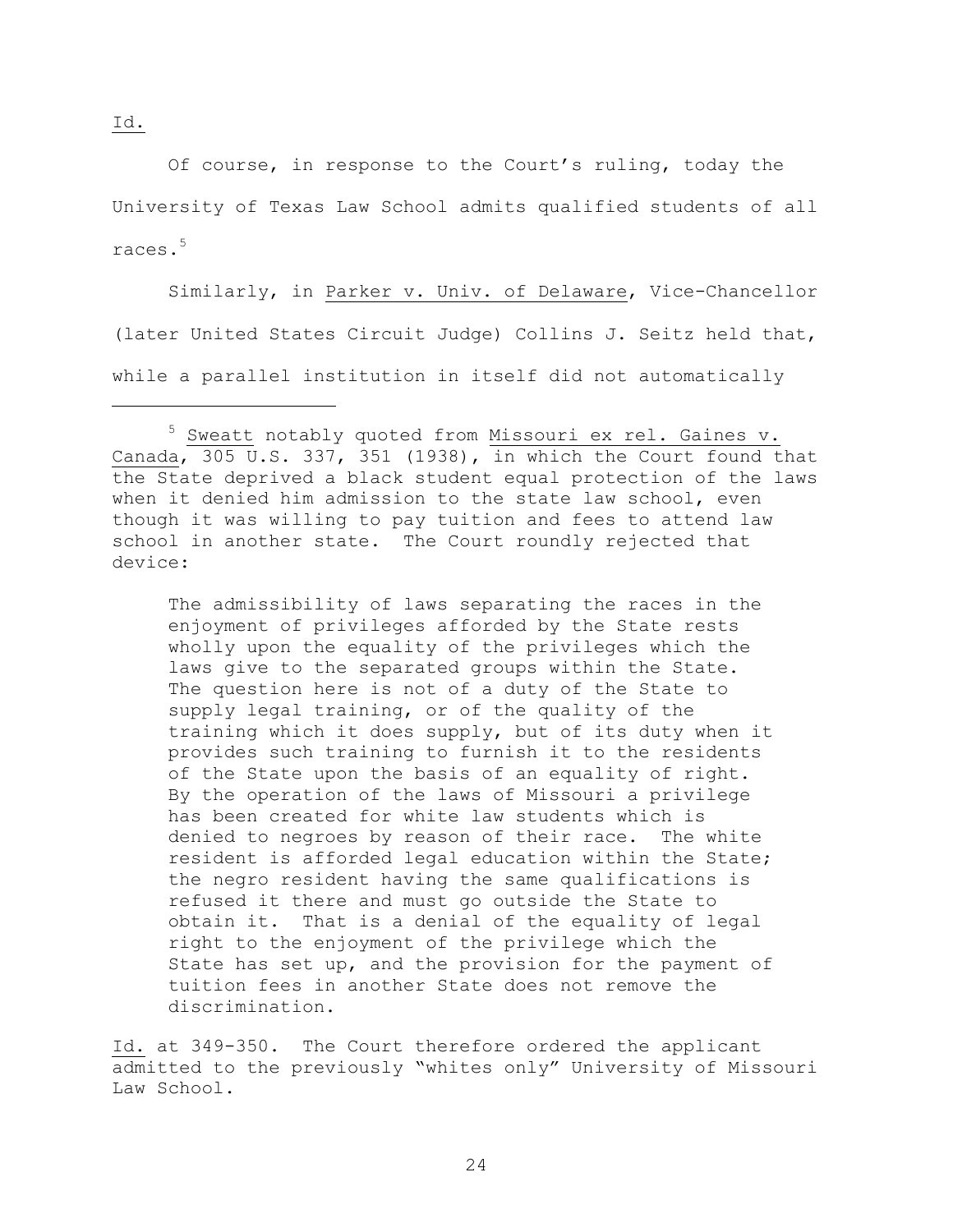violated the Equal Protection clause under then prevailing doctrine, where the parallel institution was "inferior," a remedy must be pursued. 75 A.2d 225 (Del. Ch. 1950). In Parker, the University of Delaware refused to admit black students to the arts and science undergraduate school where a state college for black students (Delaware State College, now Delaware State University) existed with courses that would lead students to the degrees they sought at the University of Delaware. Id. at 226. However, Judge Seitz found that the College for the black students was "markedly inferior" to the University after engaging in a methodical and painstaking inquiry.<sup>6</sup> Based on

 $6$  Among other things, Judge Seitz observed:

a<br>B

- The campus at the University was "a thing of beauty," whereas the campus at the College left one with the feeling that there was no particular plan behind the positions of the various buildings and were inferior to nearly all of the comparable buildings at the University.
- The University offered students an opportunity to concentrate in 18 fields and in 5 related subjects in the School of Arts and Science, and the educational opportunities offered by the College were "vastly inferior to those offered at the University."
- An analysis of the faculty at the two institutions demonstrated that the faculty was "vastly inferior" at the College.
- The University had more than 140,000 volumes, housed in a magnificent structure which was well lighted and beautifully situated, whereas the College library contained 16,000 volumes, insufficient to meet even minimum requirements for a college of this type, and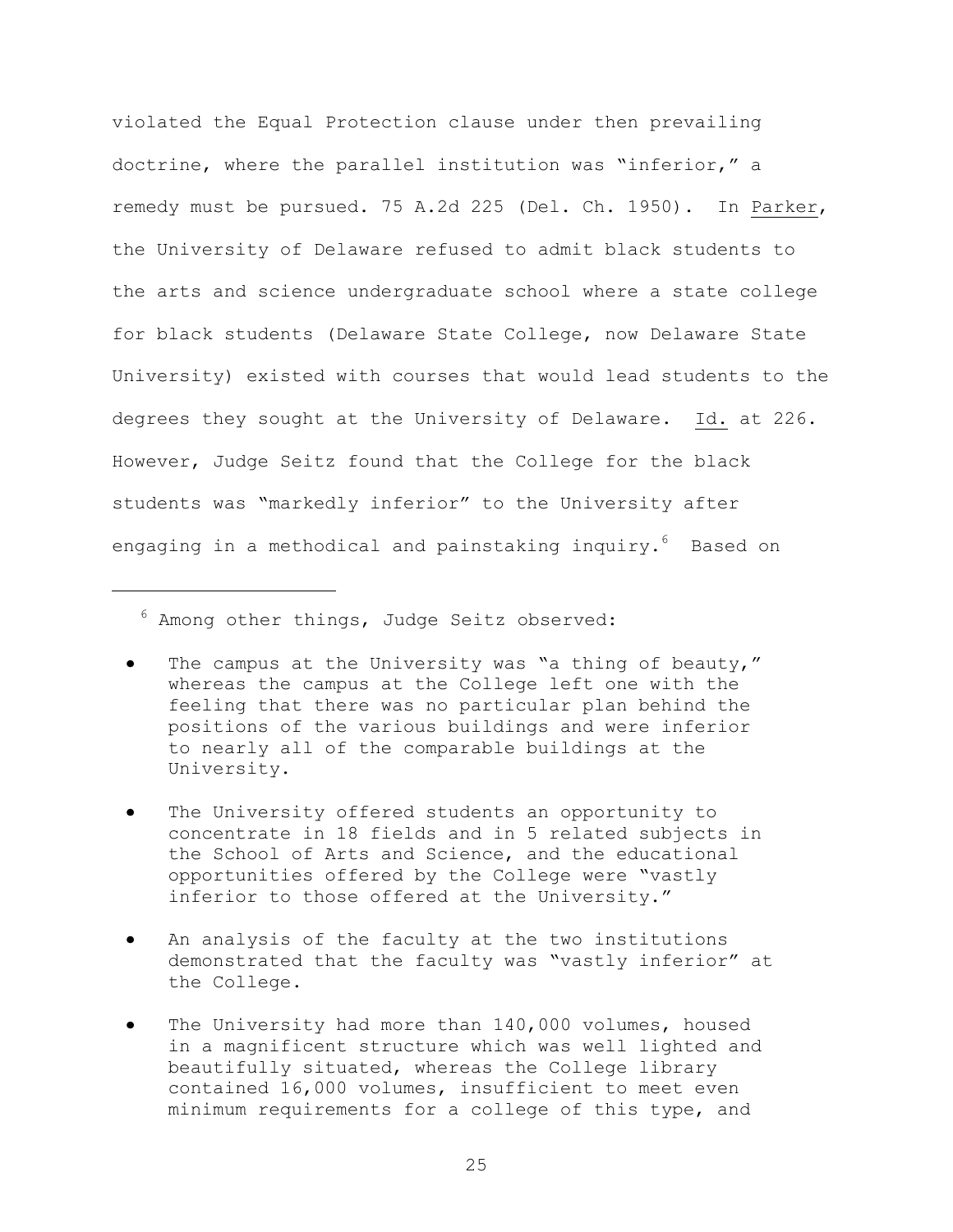these measurements, therefore, Vice-Chancellor Seitz found that the facilities at the College did not provide equal treatment for black students, and ordered appropriate relief. Id. at 234. The Vice-Chancellor's initial commentary, however, is worthy of special mention:

Preliminarily, it is necessary to point out that while the Supreme Court test of separate but equal facilities sounds fine in theory, it is most difficult to apply in practice. The difficulty comes principally from the fact that the separate facilities invariably have marked degree of differences arising from the respective sizes of the institutions compared. Also, many intangible factors help to make up an educational institution in its totality. The United States Supreme Court has not only so recognized but has indicated that such factors are highly pertinent. However, these intangible factors, such as the reputation of the school, the prestige of the faculty, the beauty of the campus, etc., are difficult to measure on the scales of justice.

## Id. at 230-31.

a<br>B

Two years later, Vice-Chancellor Seitz issued a similar ruling with regard to Delaware"s public school system in Belton v. Gebhart, 87 A.2d 862 (Del. Ch. Ct.), aff"d*,* 91 A.2d 137 (Del.

many of the volumes were piled on the floor because there apparently was inadequate space to house them.

- The University was accredited whereas the College was not.
- The administration of the University was so far superior to that existing at the College that "it almost defie[d] comparison."

75 A.2d at 233-34.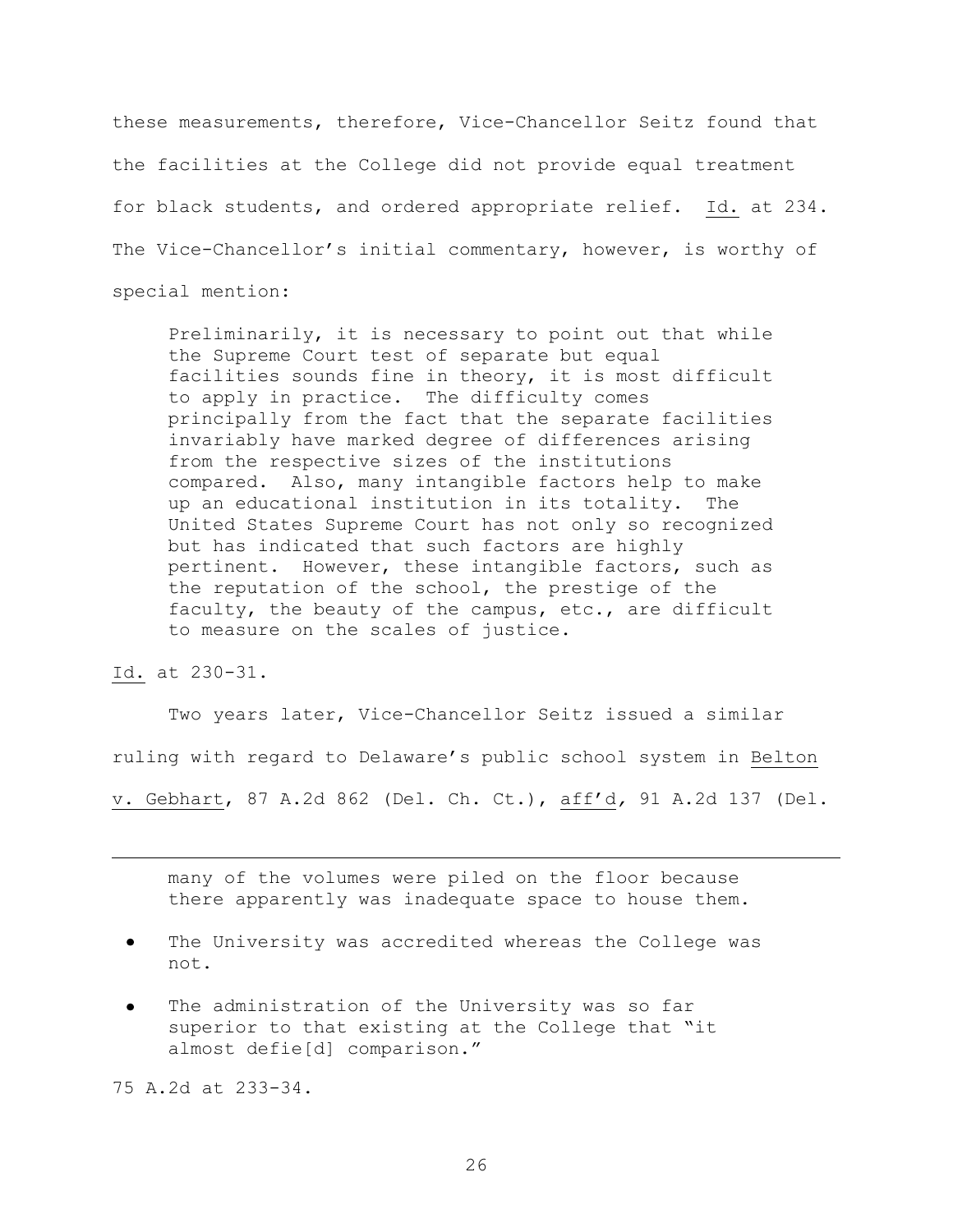1952), aff"d sub nom. Brown v. Bd. of Educ., 349 U.S. 294 (1955). Of course, today the University of Delaware and the Delaware public school system admit qualified students of all races.

## C. A Finding of Continued Disparity in the Current Case Would Necessitate Abolishing the Dual System of Rights.

Like the courts in Virginia, Sweatt, and Parker, this Court is now faced with a renewed equal protection challenge based on a dual system of rights established by the state, which "leaves untouched" the continued exclusion, for one minority group, from the predominant system. See Virginia, 518 U.S. at 547 ("Virginia chose not to eliminate, but to leave untouched, VMI"s exclusionary policy. For women only, however, Virginia proposed a separate program."). As in those cases, the law permits the parallel systems so long as the government provided actual "rights and benefits enjoyed . . . [on] equal terms." Lewis, 188 N.J. at 463.

Plaintiffs and fellow amici in this case explain, however, that, both in pure legal and economic senses, as well as in how civil unions are perceived and thus treated in practical and transactional senses, there is a continued lack of equality. Particularly with regard to the more "intangible" side, Plaintiffs and fellow amici explain how persons with whom the same sex couples will have interactions will not "be equally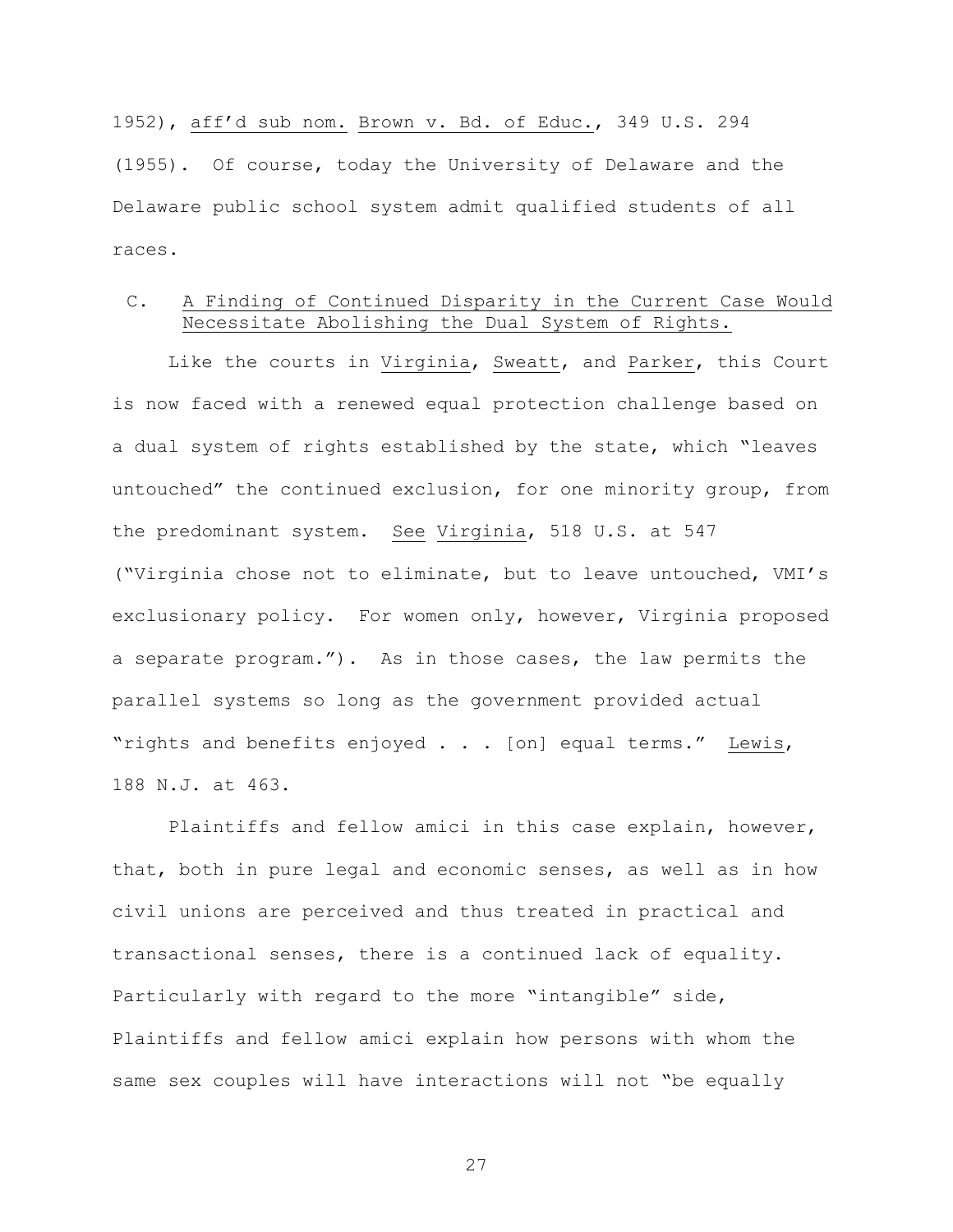responsive" (Virginia, 518 U.S. at 552-53) to a civil union when compared to a marriage. And as in Sweatt, civil union licenses simply do not provide the "standing in the community" sufficient to allow same-sex couples the equal ability to conduct even daily transactions with the same ability as if they were permitted to obtain marriage licenses. (Pls." Br. at 44.) The evidence thereby demonstrates the tangible results of these inequalities.

Based on these factors, "[i]t is difficult to believe that one who had a free choice between [civil unions licenses or marriage licenses] would consider the question close." Sweatt, 339 U.S. at 634. Assuming therefore that the Court acknowledges the continued disparity, it is then the duty of the Court to reject the unequal dual system, and to prohibit the State"s policy of continuing exclusion of a minority group from the dominant system of rights and privileges.

# **II. THE LEGISLATURE HAS FAILED IN ITS RESPONSIBILITY TO PROVIDE A FACIAL EXPLANATION FOR ITS DECISION TO CREATE SEPARATE LEGAL STRUCTURES AFFECTING THE FUNDAMENTAL RIGHT OF MARRIAGE, AND THE MERE EXISTENCE OF A HISTORY OF EXCLUSION IS NOT A VALID JUSTIFICATION TO CONTINUE THAT EXCLUSION.**

This Court has long construed the language of Article I, Paragraph 1, of the New Jersey Constitution to embrace an expansive definition of the fundamental guarantee of equal protection of law. See Sojourner A. v. N.J. Dep"t of Human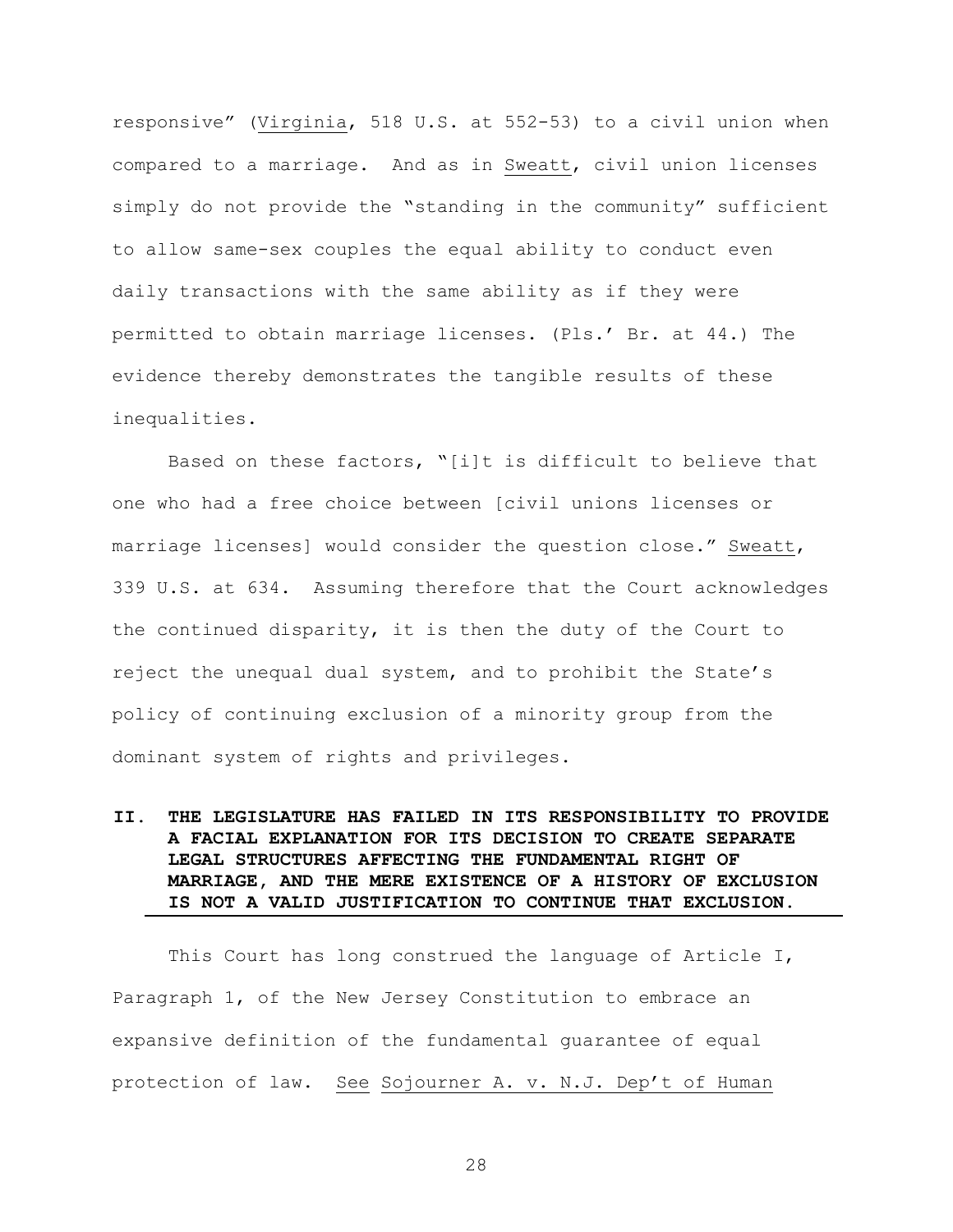Servs., 177 N.J. 318, 332 (2003). This definition rejects the rigid tiered scrutiny approach of federal equal protection jurisprudence in favor of a flexible test that balances three factors: "the nature of the affected right, the extent to which the governmental restriction intrudes upon it, and the public need for the restriction." Greenberg v. Kimmelman, 99 N.J. 552, 567 (1985).

Applying New Jersey"s more dynamic version of equal protection, however, is a collaborative task among the branches of state government. The Legislature, as well as the courts, has an important responsibility in implementing the equal protection guarantee, and thus it also has a key and nondelegable role in articulating the factual basis undergirding each of the three factors, and in particular the third factor, i.e. weighing the "public need for the restriction." The Legislature"s function in articulating and then establishing the public need for the restriction, therefore, is not only a prerogative as the principal policy-making body, but also an obligation in order that this Court may discharge its ultimate role of guaranteeing the protections of the New Jersey Constitution.

Ultimately, a court must weigh the nature of the restraint or the denial against the apparent public justification, and decide whether the State action is arbitrary. In that process, if the circumstances sensibly so require, the court may call upon the State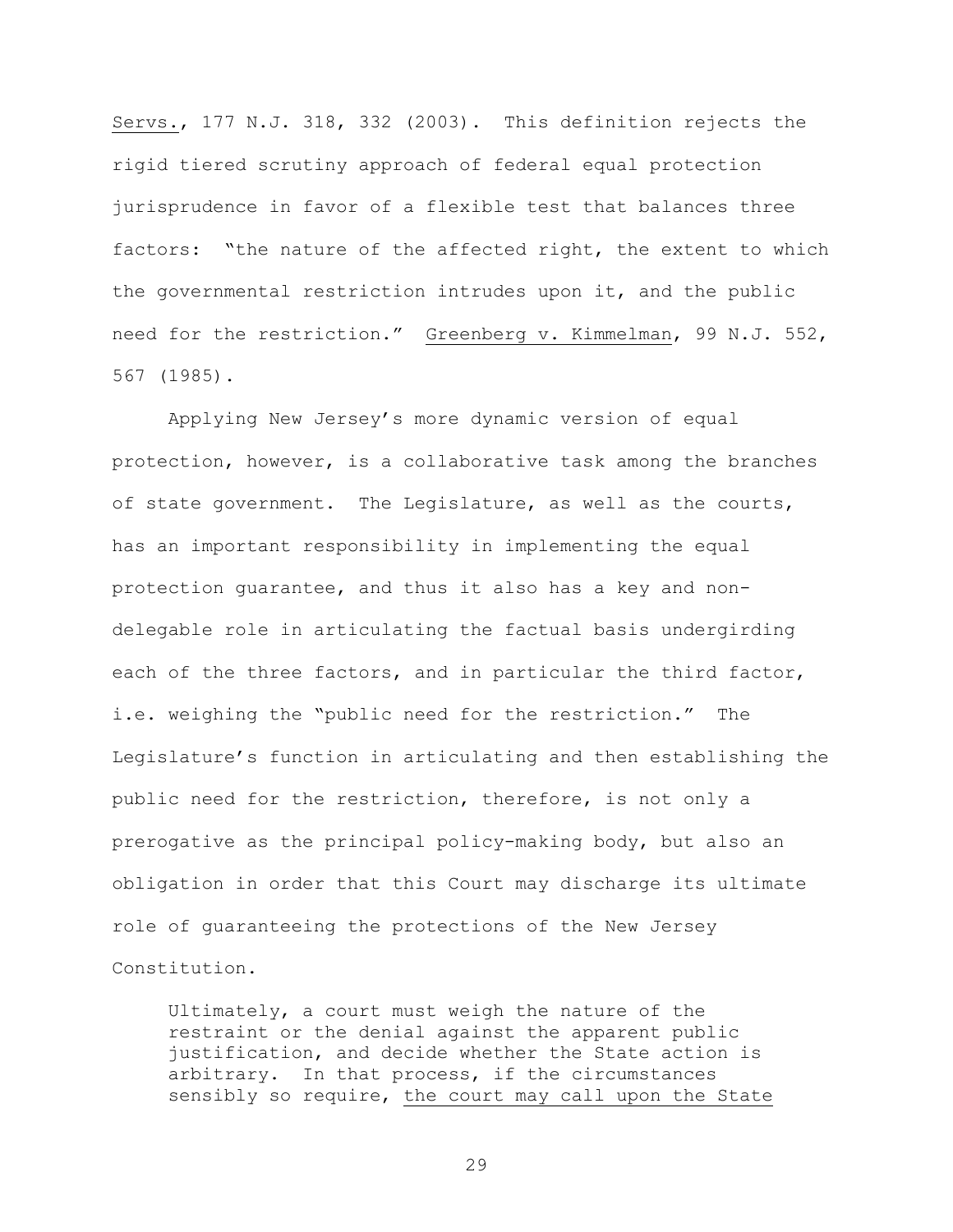to demonstrate the existence of a sufficient public need for the restraint or the denial.

Robinson, 62 N.J. at 492 (emphasis added).

The desire to adhere to this collaborative process was at the heart of this Court"s original decision in Lewis. The Court deferred to the Legislature in choosing between full marriage equality or separate civil unions, in order to give it the opportunity to make and then explain its choice:

Although we do not know whether the Legislature will choose the option of a civil union statute, the dissenters presume in advance that our legislators cannot give any reason to justify retaining the definition of marriage solely for opposite sex couples. A proper respect for a coordinate branch of government counsels that we defer until it has spoken.

Lewis, 188 N.J. at 460 (emphasis added). Thus, emphasizing the importance of deference to the legislative branch, as well as latitude in legislative decision-making, the Lewis Court respectfully and patiently awaited the Legislature"s

pronouncement:

If the Legislature creates a separate statutory structure for same-sex couples by a name other than marriage, it probably will state its purpose and reasons for enacting such legislation. To be clear, it is not our role to suggest whether the Legislature should either amend the marriage statutes to include same-sex couples or enact a civil union scheme.

Id. at 459-60 (emphasis added). The majority thus concluded that the Court should "defer until [the Legislature] has spoken" to ensure that "our democratically elected representatives . . .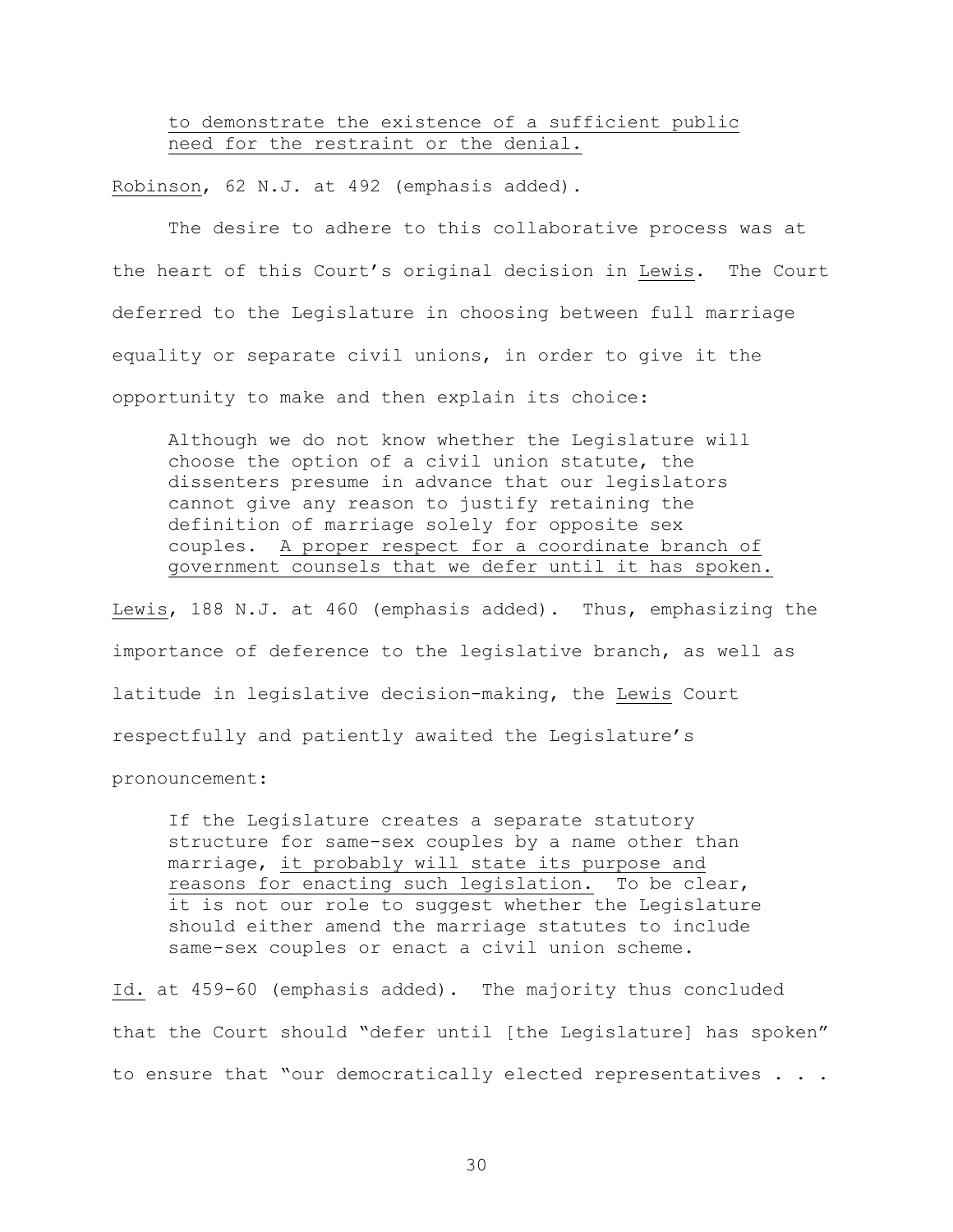be given a chance to address the issue under the constitutional mandate set forth in this opinion." Id. at 460. The Court declined to "short-circuit the democratic process from running its course." Id. at 461.

Allowing the Legislature to take the lead in fashioning the appropriate remedial scheme to address a constitutional imperative is an admirable exercise of judicial restraint. But it also requires the cooperation of the Legislature. The legislative process has now run its course, and the Legislature has been afforded every opportunity to explain its reason to justify retaining the definition of marriage solely for opposite sex couples. Despite this Court's entreaty, it has failed to do so.

The legislative findings that introduce the Civil Unions Act proclaim lofty goals. They declare: "Promoting . . . stable and durable relationships as well as eliminating obstacles and hardships these [same-sex] couples may face is necessary and proper and reaffirms this State"s obligation to insure equality for all the citizens of New Jersey." N.J.S.A. § 37:1-28(b). They announce that "It is the intent of the Legislature to comply with the constitutional mandate set forth by the New Jersey Supreme Court in the recent landmark decision of Lewis v. Harris." N.J.S.A. § 37:1-28(e). And they quote this Court"s ruling as providing two alternatives: amend the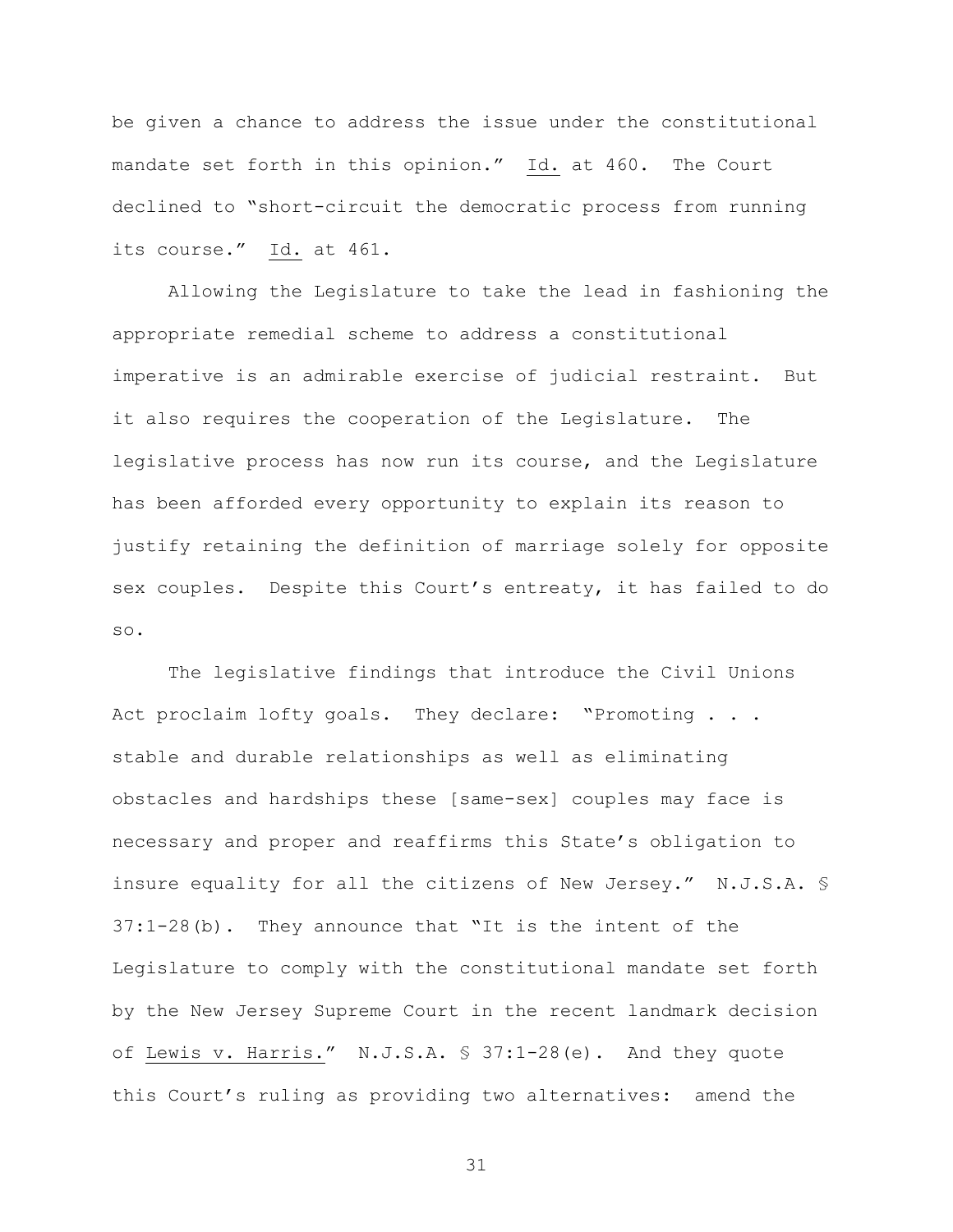marriage statutes to include same-sex couples or enact a parallel statutory structure by another name. Id.

But the Legislature then declared without explanation that:

The Legislature has chosen to establish civil unions by amending the current marriage statute to include same-sex couples. In doing so, the Legislature is continuing its longstanding history of insuring equality under the laws for all New Jersey citizens by providing same-sex couples with the same rights and benefits as heterosexual couples who choose to marry.

N.J.S.A. § 37:1-28(f). Thus, the explanation that the Court assumed would accompany a legislative choice to construct a statutory structure by another name than marriage has not been forthcoming.

The Legislature has therefore effectively stood mute, and left this Court bereft of any basis upon which it could defer to legislative discretion, since it refuses to articulate the reasoning behind the exercise of that discretion. This Court wrote in Lewis: "Unless the public need justifies statutorily limiting the exercise of a claimed right, the State's action is deemed arbitrary." Lewis, 188 N.J. at 443-44. But where the Legislature declines even to describe the "public need" at issue, then it is difficult to see how the Court can conclude that such a "need" justifies a statute limiting the claimed right -- in this case the right to full marriage equality.

The requirement that a legislature explain the basis for its action as a prerequisite to determining its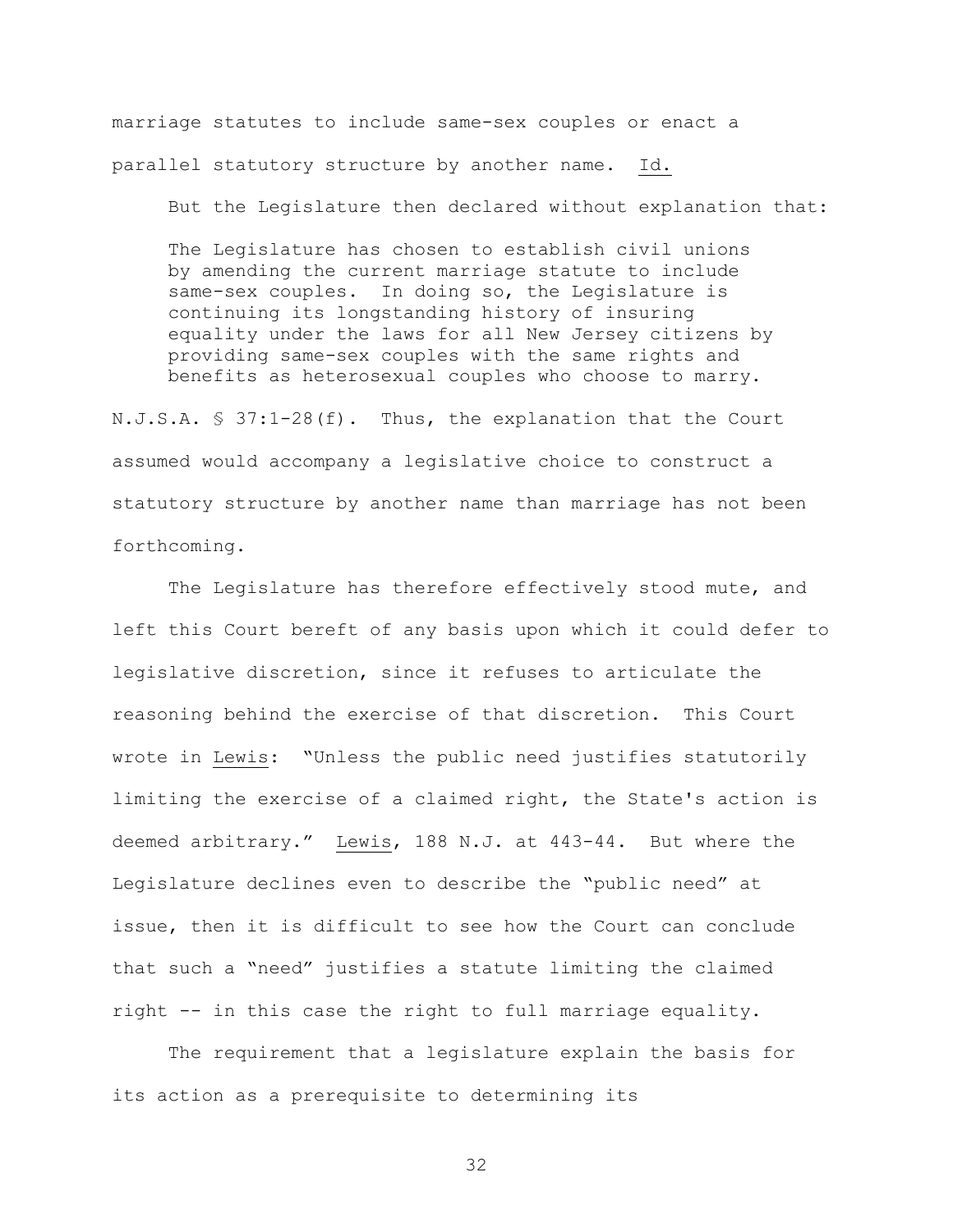constitutionality is not uncommon, especially when it is exploring the outer boundaries of its constitutional prerogatives. For instance, the United States Supreme Court has found that "for Congress to invoke § 5 [of the Fourteenth Amendment], it must identify conduct transgressing the Fourteenth Amendment's substantive provisions, and must tailor its legislative scheme to remedying or preventing such conduct." Florida Prepaid Postsecondary Educ. Expense Bd. v. Coll. Sav. Bank, 527 U.S. 627, 639 (1999) (striking down Congressional attempt to abrogate state sovereign immunity). Thus, "Congress must establish a "history and pattern" of constitutional violations to establish the need for  $S$  5 by justifying a remedy that pushes the limits of its constitutional authority." Nw. Austin Mun. Util. Dist. No. One v. Holder, 129 S. Ct. 2504, 2525 (2009). And once Congress has articulated the interest to be protected, it is ultimately up to the Court to determine whether there is a "congruence and proportionality between the injury to be prevented or remedied and the means adopted to that end." City of Boerne v. Flores, 521 U.S. 507 (1997).

Likewise, in justifying differential treatment based on gender, the United States Supreme Court has required that a state provide a "tenable justification" that describes "actual state purposes, not rationalizations for actions in fact differently grounded." Virginia, 515 U.S. at 535-36. And "mere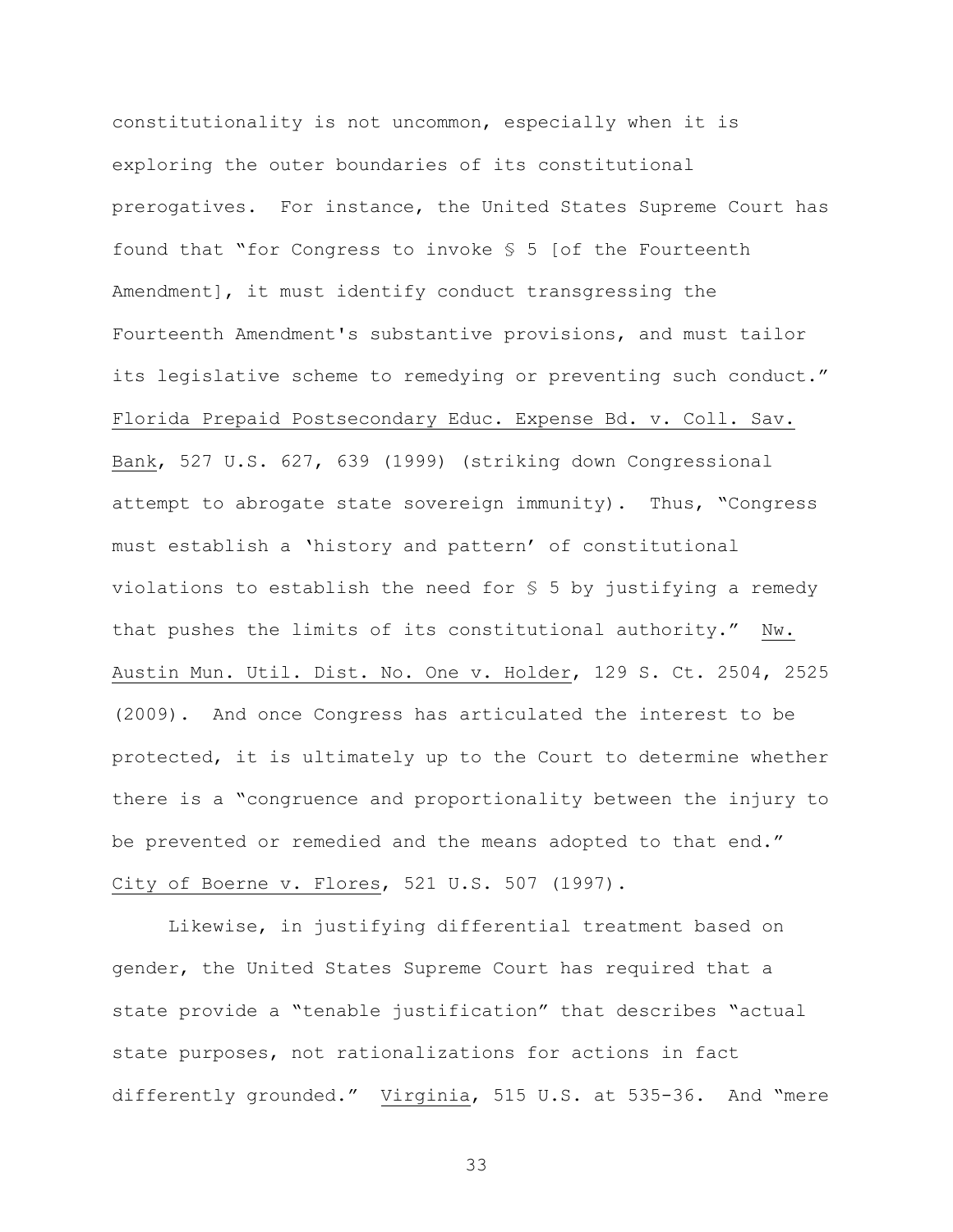recitation of a benign, compensatory purpose is not an automatic shield which protects against any inquiry into the actual purposes underlying a statutory scheme." Weinberger v. Wiesenfeld, 420 U.S. 636, 648 (1975). Appropriate deference to the Legislature does not require that the courts blindly assume that it must have a good, albeit unarticulated, reason for what it does.

All of this does not mean that a court will not carefully examine the technique and scheme prescribed and determine the matter of their rational relation to the evil and the legislative objective, within the basic principles just expressed. Nor does it mean that a challenger may not meet his burden by reliance on the face of the act or on facts of which judicial notice may be taken, or at least shift to the defender the obligation to come forward with an affirmative factual presentation in support of rationality.

Indep. Electricians & Elect. Contractors' Ass'n of the State of New Jersey v. New Jersey Bd. of Exam"rs of Elec. Contractors, 48 N.J. 413, 424 (1967) (remanding due process and equal protection challenge to licensing statute when factual record was too sparse to sustain rationality of statute). Thus, "the court may call upon the State to demonstrate the existence of a sufficient public need for the restraint or the denial." Robinson, 62 N.J. at 492.

Since the Legislature did not explain why it chose civil unions over full marriage equality, the Court is necessarily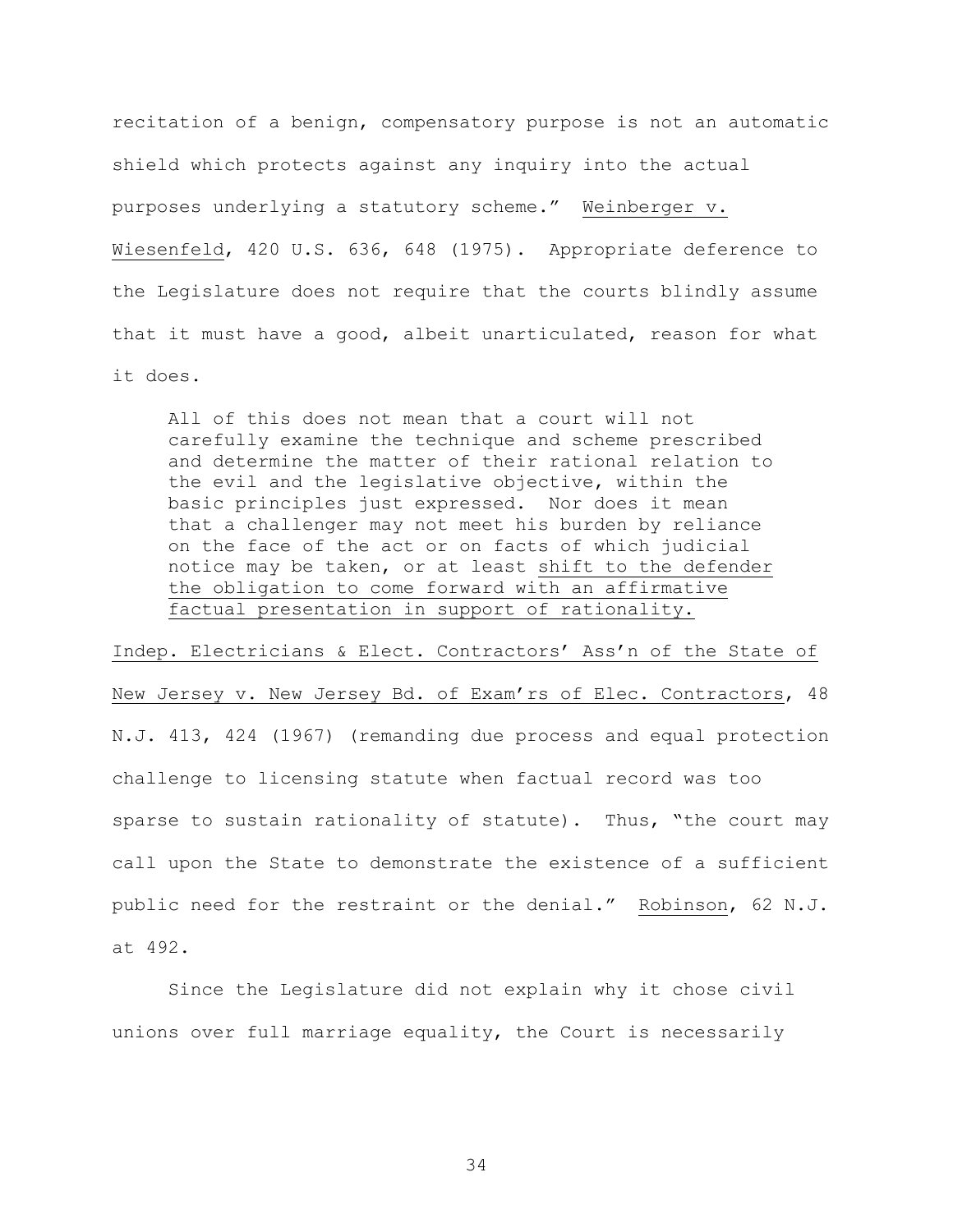left to speculate on what its reasons might have been.<sup>7</sup> In defending the status quo in its various pleadings leading up to the Lewis decision, the gist of the State's argument has consistently been that same-sex couples historically have always been excluded from the institution of marriage, thus leading to the logical circularity that the mere existence of a history of exclusion provides a basis for continuing the exclusion of that affected minority group.

The explanation "twas ever thus. . ." does not fulfill the New Jersey Constitution"s requirement that the public need is sufficiently weighty to justify statutorily limiting the exercise of a claimed right. Lewis, 188 N.J. at 443. It is hardly a revelation that there is a long history of discrimination against gay persons.

a<br>B

 $7$  Of course, now that the Legislature has chosen silence, no other person or entity can reliably act as its interlocutor and explain its intent or reasons. This Court should thus reject after-the-fact proffers of evidence of "legislative intent" that may be made by individual legislators or advocacy groups. "In interpreting the law, "statements of individual legislators are not generally considered to be a reliable guide to legislative intent."" Bedford v. Riello, 392 N.J. Super. 270, 279 (App. Div. 2007) (quoting State v. Yothers, 282 N.J. Super. 86, 104 (App. Div. 1995) (Skillman, J., dissenting). "Even the most ardent academic defenders of the use of legislative history in statutory interpretation are quick to disavow cherry-picking from floor speeches." Szehinskyj v. AG of the United States, 432 F.3d 253, 256 (3d Cir. 2005). This observation is especially accurate with regard to post hoc statements that are tailor-made to respond to an issue that the Legislature itself failed to address.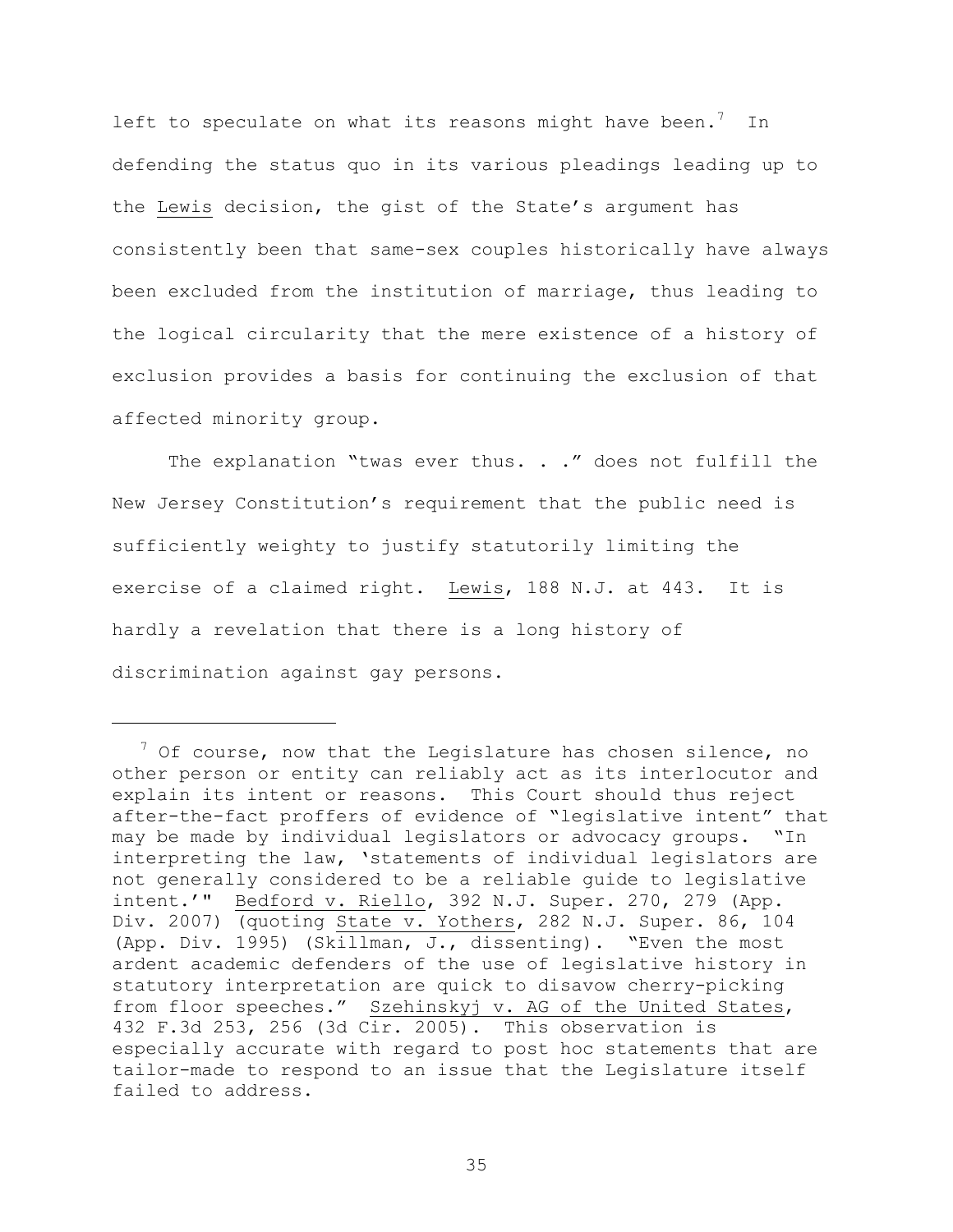[G]ay persons historically have been, and continue to be, the target of purposeful and pernicious discrimination due solely to their sexual orientation. For centuries, the prevailing attitude toward gay persons has been "one of strong disapproval, frequent ostracism, social and legal discrimination, and at times ferocious punishment."

Kerrigan v. Comm'r of Pub. Health, 957 A.2d 407, 432 (Conn. 2008) (quoting R. Posner, Sex and Reason (Harvard University Press 1992) c.11, p.291; see also Note, The Constitutional Status of Sexual Orientation: Homosexuality as a Suspect Classification, 98 Harv. L. Rev. 1285, 1302 (1985) ("It is . . . uncontroversial that gays as a group suffer from stigmatization in all spheres of life. The stigma has persisted throughout history, across cultures, and in the United States.").

But as the United States Supreme Court noted: "[T]he fact that the governing majority in a State has traditionally viewed a particular practice as immoral is not a sufficient reason for upholding a law prohibiting the practice; neither history nor tradition could save a law prohibiting miscegenation from constitutional attack." Lawrence v. Texas, 539 U.S. 558, 577-78 (2003) (quoting Bowers v. Hardwick, 478 U.S. 186, 216 (1986) (Stevens, J., dissenting), and citing Loving v. Virginia, 388 U.S. 1 (1967)); see Weinberger, 420 U.S. at 643 (rejecting historical assumption that men are primary income earners in household as "archaic and overbroad generalization not . . . tolerated under the Constitution . . . . ").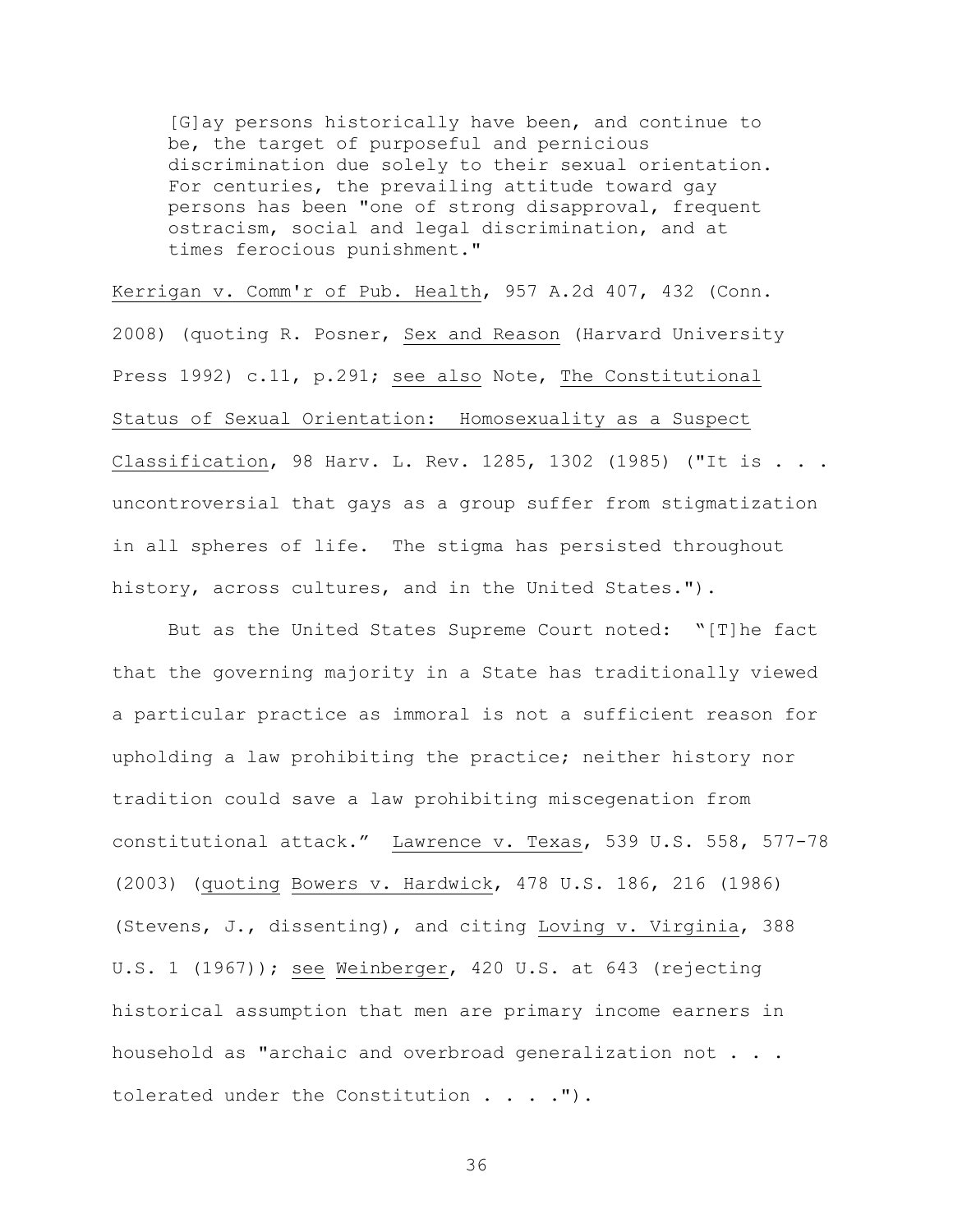Far from justifying continuation of exclusion, a history of purposeful discrimination of an identifiable group is a factor calling for heightened scrutiny in federal equal protection analysis. See, e.g., City of Cleburne v. Cleburne Living Ctr., 473 U.S. 432, 441 (1985). That history of discrimination is also of at least persuasive value under the New Jersey Constitution"s Equal Protection doctrine. Particularly when the Legislature has not even seen fit to embrace this reasoning in the relevant statute, to hold that a long history of discrimination justifies maintaining the status quo is repugnant to this Court"s longstanding expansive interpretation of the New Jersey constitutional doctrine. Indeed, if the mere history of exclusion in itself legitimized setting up separate, parallel schemes of rights when remedying discrimination in the past, our state would be legally fragmented based on race, religion, gender, and numerous other harmful distinctions. Constitutional doctrine, however, cannot be based on tautologies.